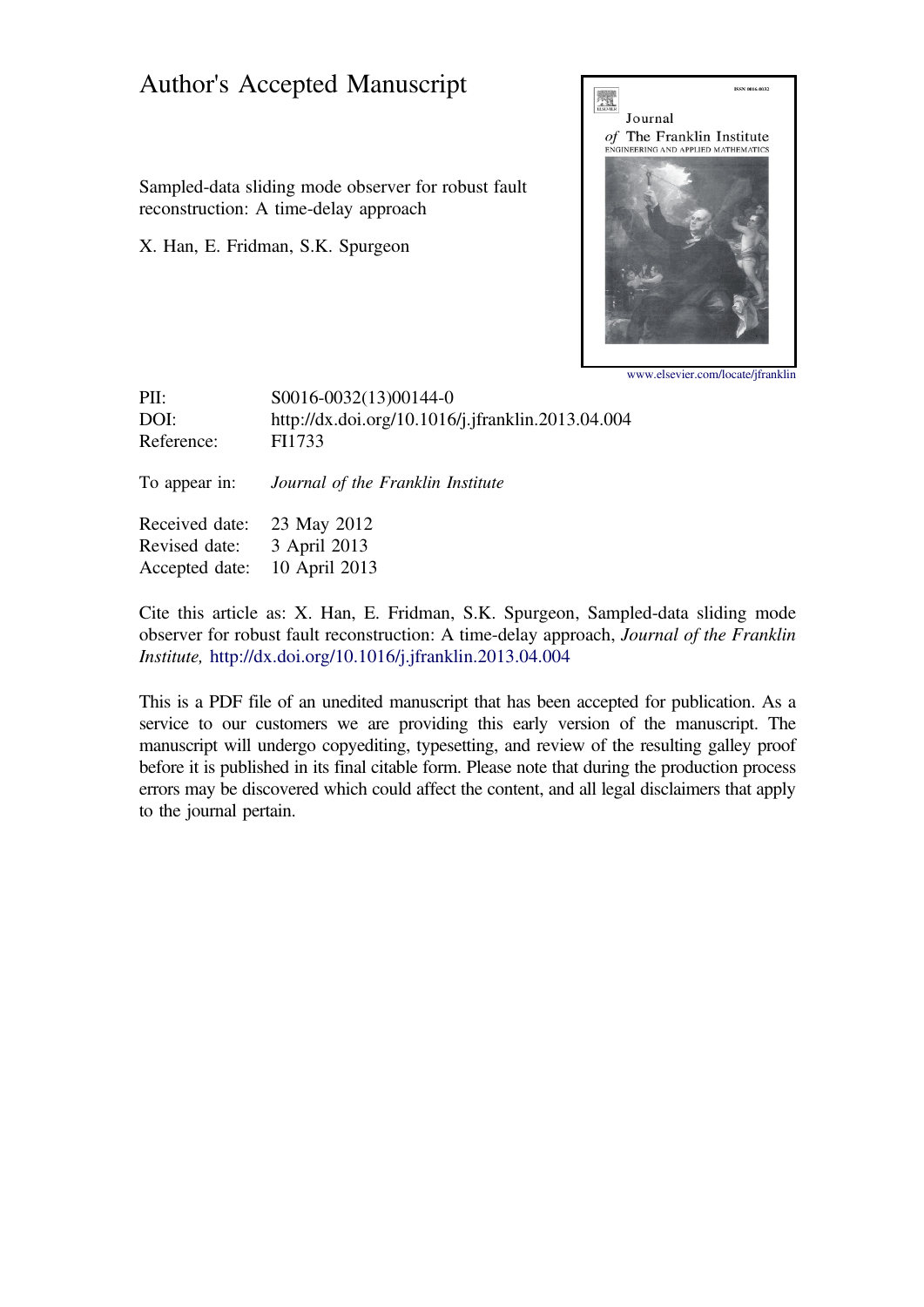# Sampled-Data Sliding Mode Observer for Robust Fault Reconstruction: A Time-Delay Approach

X. Han<sup>a,∗</sup>, E. Fridman<sup>b</sup>, S.K. Spurgeon<sup>a</sup>

*aSchool of Engineering and Digital Arts, University of Kent, Canterbury, CT2 7NZ, UK. bSchool of Electrical Engineering, Tel Aviv University, Tel Aviv, 69978, Israel.*

# **Abstract**

A sliding mode observer in the presence of sampled output information and its application to robust fault reconstruction is studied. The observer is designed by using the delayed continuous-time representation of the sampled-data system, for which sufficient conditions are given in the form of Linear Matrix Inequalities (LMIs) to guarantee the ultimate boundedness of the error dynamics. Though an ideal sliding motion cannot be achieved in the observer when the outputs are sampled, ultimately bounded solutions can be obtained provided the sampling frequency is fast enough. The bound on the solution is proportional to the sampling interval and the magnitude of the switching gain. The proposed observer design is applied to the problem of fault reconstruction under sampled outputs and system uncertainties. It is shown that actuator or sensor faults can be reconstructed reliably from the output error dynamics. An example of observer design for an inverted pendulum system is used to demonstrate the merit of the proposed methodology compared to existing sliding mode observer design approaches.

### *Keywords:*

Sliding mode observer, sampled output, delay, fault reconstruction, LMI.

## **1. Introduction**

A sliding mode observer is a category of robust observer which facilitates the complete rejection of a class of uncertainty between the system and observer [27].

*Preprint submitted to Journal of The Franklin Institute April 16, 2013* 

<sup>∗</sup>Corresponding author

*Email addresses:* hxr807@hotmail.com (X. Han), emilia@eng.tau.ac.il (E. Fridman), S.K.Spurgeon@kent.ac.uk (S.K. Spurgeon)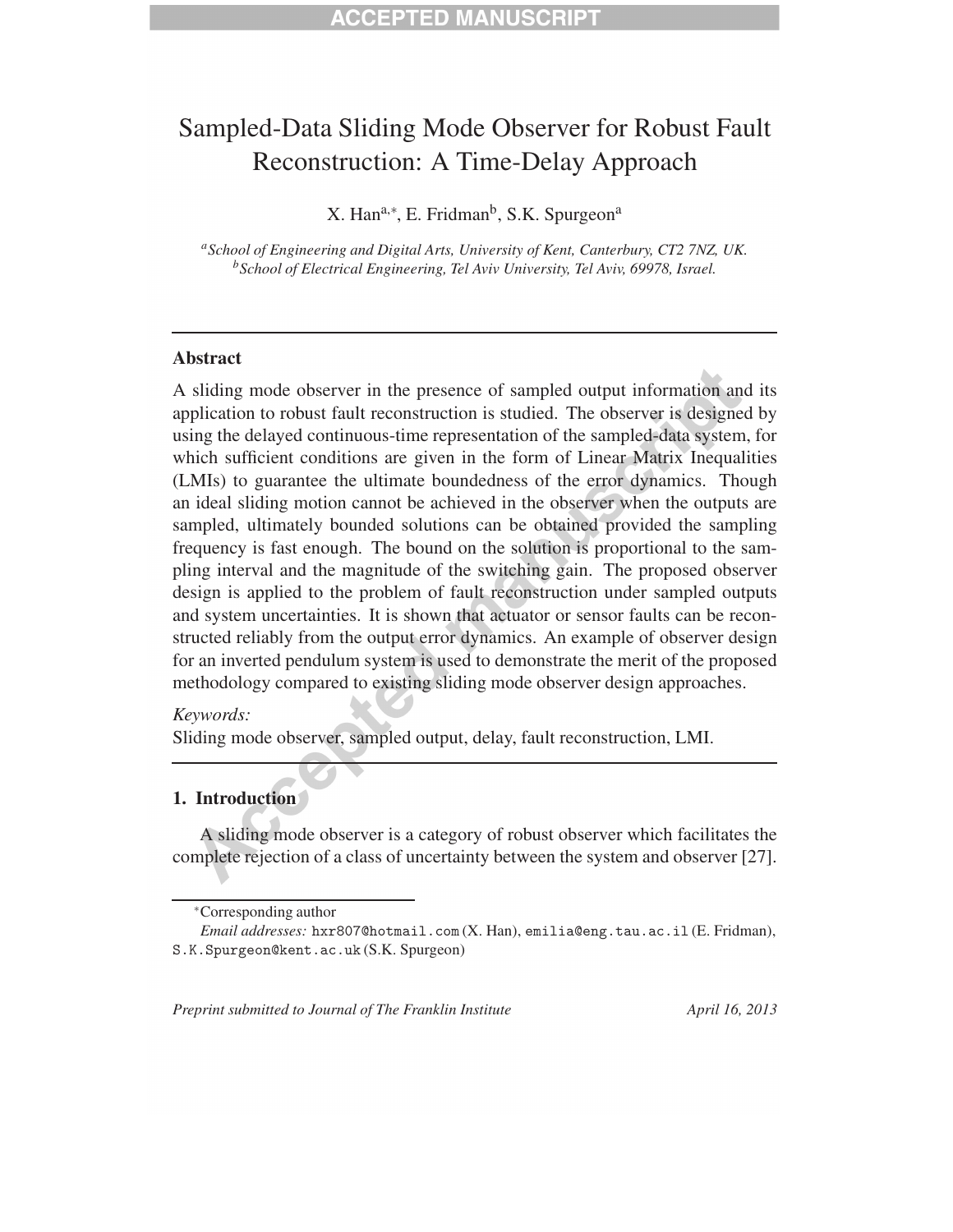# **ACCEPTED MANUSCRIPT**

In most cases, the sliding surface is set to be the difference between the observer outputs and system outputs, which is therefore forced to zero [3], [28]. A discontinuous injection term is designed and applied to drive the observer so that the error between the outputs of the observer and the outputs of the plant will move onto this surface within the error space and then remain there. In terms of implementation, delays exist in many applications, for example those caused by transmission delay and computational delay. If performance levels are to be optimised in the presence of such delays it is necessary to consider the development of methodologies which incorporate knowledge of the delay in the design framework. There have been many results that investigate the effect of state delay on observer design [1], [2]. However very little work has considered the effect of delays in the output measurement on observer performance. In terms of work that considers the effect of time-delay in sliding mode observers, the literature is very sparse [15] and is strongly aligned to observer based control rather than fault detection and estimation with an emphasis on state delay rather than measurement delay [23], [24]. Since the switching term in a sliding mode observer depends on the output measurement, which may be subject to delay in practice, the resulting discontinuous injection applied to the observer has the potential to cause chattering of large amplitude. This behaviour may limit the magnitude of the discontinuous signal that it is possible to apply with the observer.

There has been a great deal of interest in the application of sliding mode observers to the problem of model based fault detection and isolation [5], [12], [29]. The merit of the approach lies in the application of the so-called *equivalent output injection* to explicitly reconstruct fault signals. The results obtained to date mostly require that an ideal sliding motion is attained in finite time before the appearance of faults, and that no delay is present on the output measurement used to drive the observer. It is clear that in the presence of sampled outputs, the ideal sliding mode cannot be achieved. Indeed the error dynamics in the observer can become unstable as the sampling interval is increased. It is important to note that uncertain sampled-data systems have received significant interest in recent years [20], [22], [25]. Sampled-data models, in which the conventional continuous states and discrete observations interact, have proved useful for capturing many real world engineering phenomena [7], [17], [26] and [31]. Motivated by recent results in the area of relay delay control in [9], [11], this paper will consider the effects of sampled output measurements when designing sliding mode observers for fault reconstruction.

It has been shown in [10], [21] that a sampled-data output can be represented as a continuous one with fast varying delay. From this representation, the aim in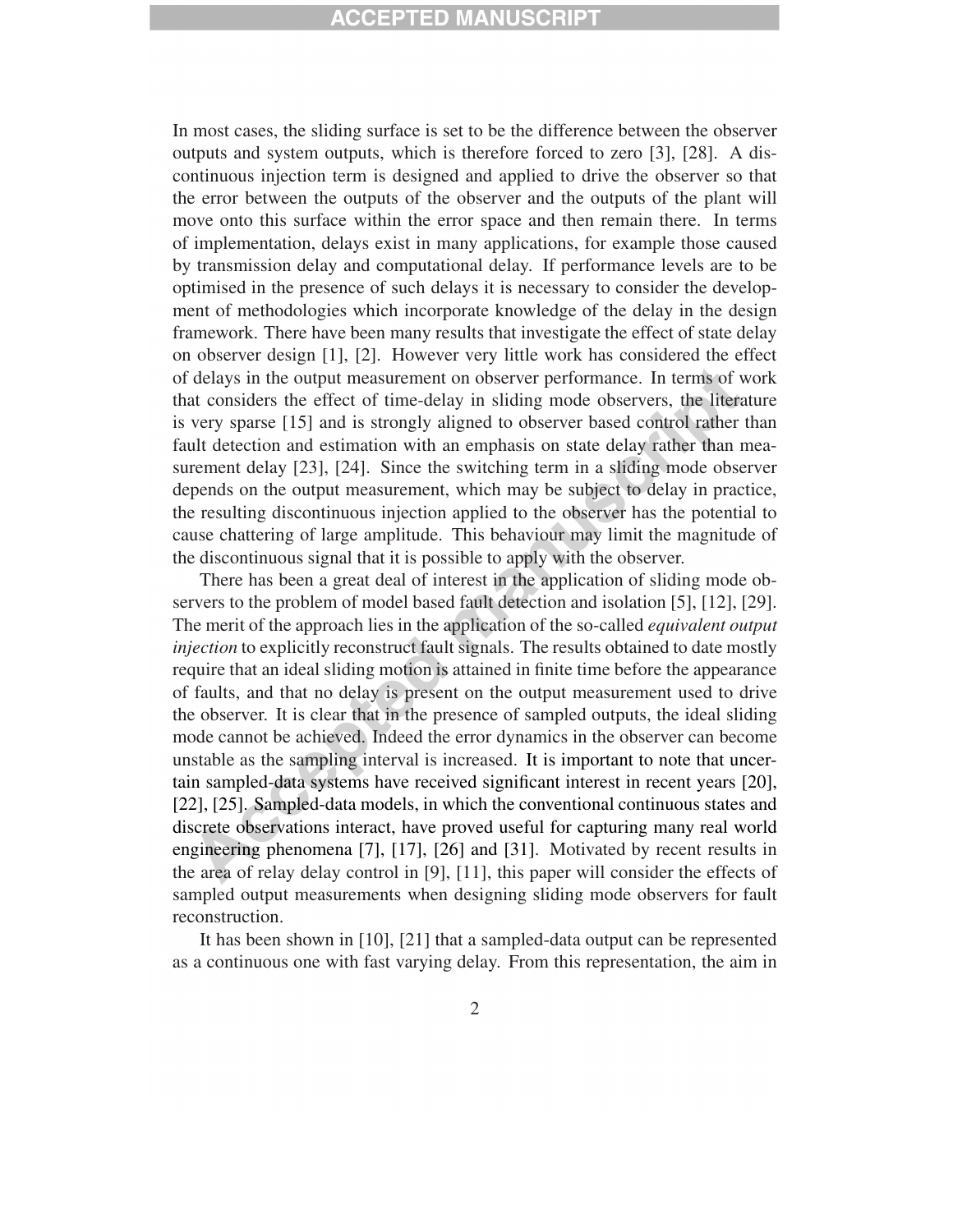this paper is to develop a general framework for sliding mode observer design and fault reconstruction under multiple sampled outputs. The error dynamics is forced to exhibit a bound proportional to the sampling period of the outputs and the magnitude of the discontinuous switching gain employed in the observer. The observer, which is designed using a singular perturbation approach, possesses a sufficiently small perturbation parameter  $\mu$  such that faults are reliably constructed despite the presence of the sampled output. The observer synthesis is formulated in terms of LMIs, the feasibility of which is guaranteed for small enough  $\mu$ . The effect of uncertainties on the fault reconstruction is minimized by incorporating *H*∞ concepts within the observer design framework. In section 2, the problem of sliding mode observer design with sampled outputs is formulated in terms of a system representation with known fast varying delay. Section 3 develops a constructive observer design approach which ensures the ultimate boundedness of the error dynamics. By using the singular perturbation method, section 4 shows that approximate fault reconstruction can be achieved. The sensor fault reconstruction is demonstrated in section 5, where new measurable states are augmented to the original faulty system so that the the results developed in the previous sections can be applied as the sensor fault is now transformed to be an input fault. In section 6 the effectiveness of the result is demonstrated using a linearized model of the inverted pendulum. Some preliminary results from this paper in the context of the input delay problem were presented in [13].

**Notation:** Throughout the paper, the superscript "*T*" stands for matrix transposition,  $\mathbb{R}^n$  denotes the *n*-dimensional Euclidean space with vector norm  $\|\cdot\|$ ,  $\mathbb{R}^{n \times m}$  is the set of all  $n \times m$  real matrices, and the notation  $P > 0$ , for  $P \in \mathbb{R}^{n \times n}$ means that *P* is symmetric and positive definite. The symmetric elements of the symmetric matrix are denoted by  $\ast$ . The symbol  $\|\cdot\|_{\infty}$  stands for essential supremum.

#### **2. Problem statement**

Consider the linear, uncertain system with sampled outputs

$$
\begin{aligned} \dot{x}(t) &= Ax(t) + Bu(t) + Df_i(t) + M\zeta(t, y, u) \\ y(t) &= Cx_d(t_k), \ t_k \le t < t_{k+1} \end{aligned} \tag{1}
$$

where  $x \in \mathbb{R}^n$ ,  $u \in \mathbb{R}^m$  are the state and the input vector respectively, *A*, *B*, *C*, *D* and *M* are constant and known system matrices of appropriate dimensions. The discrete-time measurements  $y \in \mathbb{R}^p$  are taken at the discrete sampling instants  $0 = t_0 < t_1 \cdots < t_k < \cdots$  with  $\lim_{k \to \infty} t_k = \infty$ . The unknown actuator faults  $f_i \in$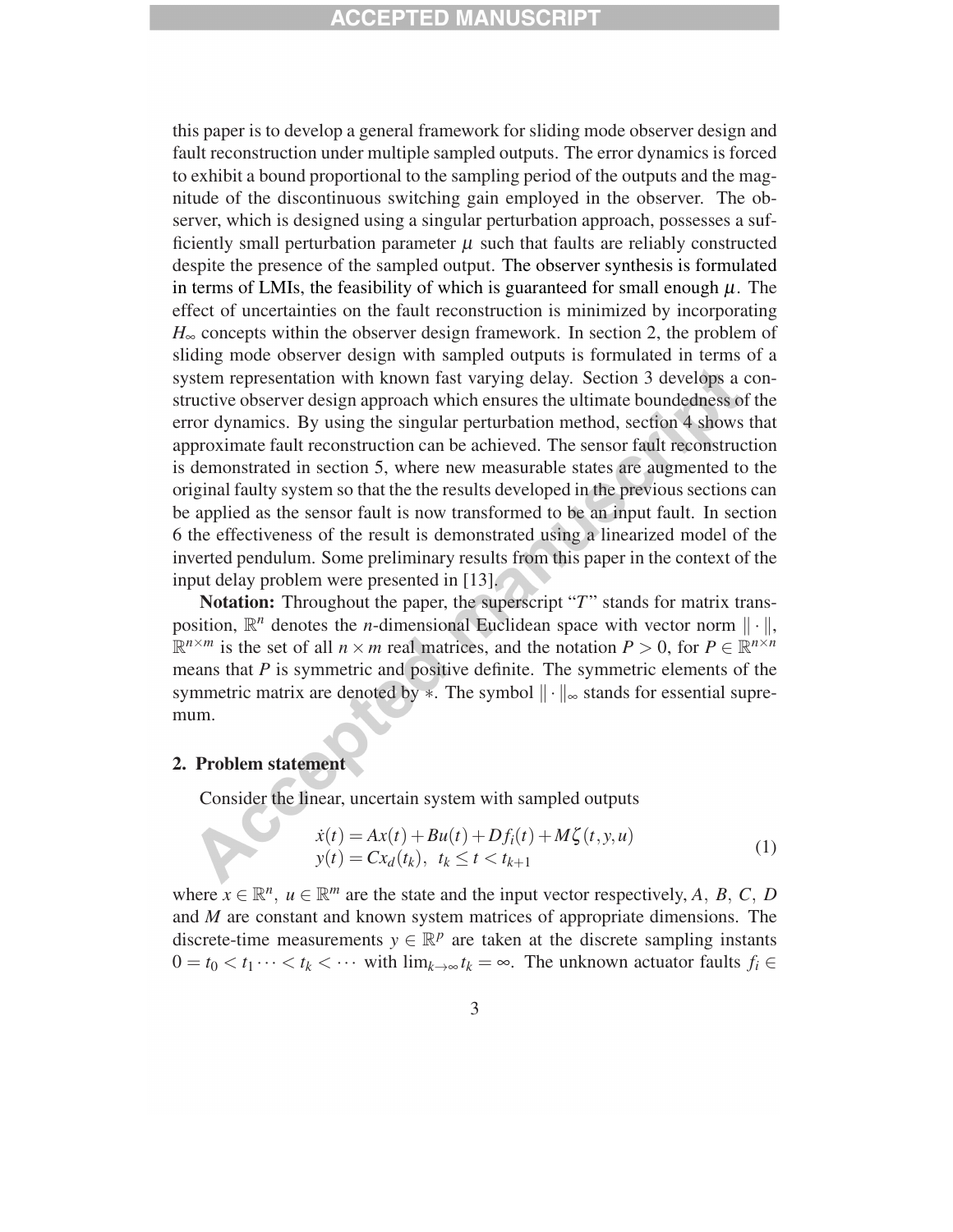$\mathbb{R}^q$  are supposed to be bounded  $||f_i(t)|| \leq \Delta$ , where  $\Delta$  is known. The signal  $\zeta$ :  $\mathbb{R}_+ \times \mathbb{R}^p \times \mathbb{R}^m \to \mathbb{R}^k$  encapsulates the uncertainty in the system. It is assumed to be known but bounded subject to  $\|\zeta(t, y, u)\| < \beta$  where the positive scalar  $\beta$  is known. For real systems methods to establish an appropriate fixed matrix *M* so that *M* $\zeta$  captures the uncertainty are developed in [16]. It is assumed  $q \leq p \leq n$ and *A, B, C, D* are constant matrices of appropriate dimensions. Following the approach in [10], [21], system (1) with sampled output can be presented as a continuous-time system with a known output measurement delay

$$
\begin{aligned} \dot{x}(t) &= Ax(t) + Bu(t) + Df_i(t) + M\zeta(t, y, u) \\ y(t) &= Cx(t - \tau(t)), \ t \in [t_k, t_{k+1}), \ \tau(t) = t - t_k \end{aligned} \tag{2}
$$

Sampling may be variable but subject to  $t_{k+1} - t_k \leq h$ ,  $\forall k \geq 0$ , i.e. the time between any two sequential sampling instants is not greater than some pre-chosen *h* > 0. Then  $\tau(t) \in (0, h]$  with  $\dot{\tau}(t) = 1$  for  $t \neq t_k$  is known with the known sampling instants  $t_k$ . It is assumed that

- 1. rank  $(CD) = q$ ;
- 2. any invariant zeros of (*A,D,C*) lie in the left half plane.

Under these assumptions there exists a linear change of coordinates *x*1 *x*2 1  $=T_0x$ , where  $T_0$  is non-singular, such that the transformed system has the following form (see [4]):

$$
\dot{x}_1(t) = A_{11}x_1(t) + A_{12}x_2(t) + B_1u(t) + M_1\zeta(t, y, u) \n\dot{x}_2(t) = A_{21}x_1(t) + A_{22}x_2(t) + B_2u(t) + D_1f_i(t) + M_2\zeta(t, y, u) \ny(t) = Tx_2(t + \tau(t))
$$
\n(3)

where  $x_1 \in \mathbb{R}^{n-p}$ ,  $x_2 \in \mathbb{R}^p$ ,  $D_1 = \begin{bmatrix} 0 \\ \bar{D} \end{bmatrix}$  $\bar{D}_1$  $\left[ , \bar{D}_1 \in \mathbb{R}^{q \times q}, T \text{ is an orthogonal matrix.} \right]$ An observer will be designed which, for sufficiently large *t*, induces motion in the  $h(\Delta + \beta)$ -neighbourhood of the surface

$$
\mathscr{E} = \{x_2, \hat{x}_2 \in \mathbb{R}^p : s_e(t) = T(x_2(t - \tau(t)) - \hat{x}_2(t - \tau(t))) = 0\}
$$

where  $\hat{x}_2(t-\tau(t))$  is the corresponding component of the estimated states from an observer to be designed. An ideal sliding mode can be achieved with  $h = 0$  under assumptions 1, 2.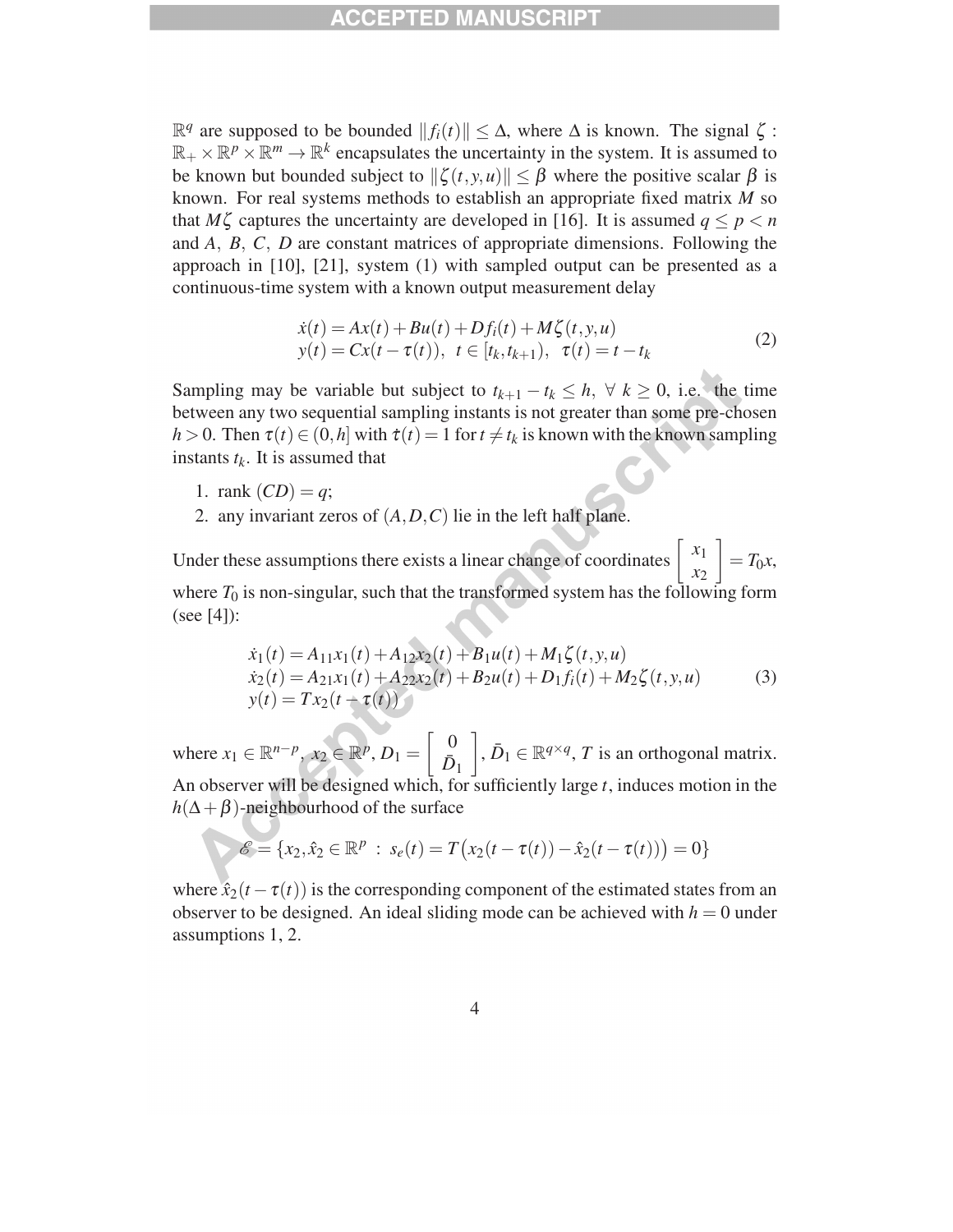#### **3. Observer design**

Noting that  $(A_{11}, A_{21})$  is detectable (by assumptions 1, 2), choose a matrix *L* ∈  $\mathbb{R}^{(n-p)\times p}$ , which has the form *L* =  $\begin{bmatrix} \bar{L} & 0 \end{bmatrix}$  with  $\bar{L}$  ∈  $\mathbb{R}^{(n-p)\times (p-q)}$ , such that  $LD_1 = 0$  and  $A_{11} + LA_{21}$  is stable. Consider the following observer of system (3):

$$
\begin{aligned}\n\dot{\hat{x}}_1(t) &= A_{11}\hat{x}_1(t) + A_{12}\hat{x}_2(t) + B_1u(t) \\
&-\left(\frac{1}{\mu}L + A_{11}L\right)\left(x_2(t - \tau(t)) - \hat{x}_2(t - \tau(t))\right) + LT^T v(t - \tau(t)) \\
\dot{\hat{x}}_2(t) &= A_{21}\hat{x}_1(t) + A_{22}\hat{x}_2(t) + B_2u(t) \\
&- (A_{21}L - \frac{1}{\mu}I_p)\left(x_2(t - \tau(t)) - \hat{x}_2(t - \tau(t))\right) - T^T v(t - \tau(t)) \\
\hat{y}(t) &= T\hat{x}_2(t - \tau(t))\n\end{aligned}\n\tag{4}
$$

where  $\mu > 0$  is a scalar. Here the discontinuous injection term *v* is given by

$$
v(t - \tau(t)) = v(t_k) = -M_\beta \left[ \operatorname{sign} \bar{e}_{2_1}(t_k), \dots, \operatorname{sign} \bar{e}_{2_p}(t_k) \right]^T, \quad t \in [t_k, t_{k+1}) \quad (5)
$$

where  $M_{\beta} = ||TD_1||\Delta + \delta_1\Delta + \delta_2\beta + ||TM_2||\beta$ ,  $\delta_1$ ,  $\delta_2$  are positive scalars and subscript *p* denotes the *p*-th component of  $e_2(t_k) = T(x(t_k) - \hat{x}(t_k))$ .

Our objective is to find the appropriate design parameters  $\delta_1$ ,  $\delta_2$ ,  $\mu$  such that  $||e_2(t_k)||$  is minimized for a given sampling period *h*. The linear change of coordinates  $\hat{x} = T_0^{-1} \begin{bmatrix} \hat{x}_1 & \hat{x}_2 \end{bmatrix}^T$  leads to the observer of (2) given by

$$
\dot{\hat{x}}(t) = A\hat{x}(t) + Bu(t) - G_l \bar{e}_2(t - \tau(t)) + G_n v(t - \tau(t)) \n\hat{y}(t) = C\hat{x}_d(t_k), \quad t_k \le t < t_{k+1}
$$
\n(6)

where observer gains  $G_l \in \mathbb{R}^{n \times p}$ ,  $G_n \in \mathbb{R}^{n \times p}$  are designed to be in the form

$$
G_l = T_0^{-1} \begin{bmatrix} \frac{1}{\mu} L + A_{11} L \\ A_{21} L - \frac{1}{\mu} I_p \end{bmatrix}, \quad G_n = T_0^{-1} \begin{bmatrix} LT^T \\ -T^T \end{bmatrix}
$$
 (7)

where  $\mu > 0$  is a scalar. Defining the state estimation error as  $e_1(t) = x_1(t) - \hat{x}_1(t)$ and  $e_2(t) = x_2(t) - \hat{x}_2(t)$ , it is obtained that

$$
\dot{e}_1(t) = A_{11}e_1(t) + A_{12}e_2(t) + M_1\zeta(t, y, u) \n+L(\frac{1}{\mu}e_2(t - \tau(t)) - T^T v(t - \tau(t))) + A_{11}Le_2(t - \tau(t)) \n\dot{e}_2(t) = A_{21}e_1(t) + A_{22}e_2(t) + D_1f_i(t) + M_2\zeta(t, y, u) \n+T^T v(t - \tau(t)) - (\frac{1}{\mu}I_p - A_{21}L)e_2(t - \tau(t))
$$

Changing variables  $\begin{bmatrix} \bar{e}_1(t) \\ \bar{e}_2(t) \end{bmatrix}$  $\bar{e}_2(t)$ 1  $=T_L$  $\int e_1(t)$  $e_2(t)$ 1 with  $T_L =$  $\left[ \begin{array}{cc} I_{n-q} & L \end{array} \right]$ 0 *T* 1 , one obtains

$$
\dot{\bar{e}}_1(t) = (A_{11} + LA_{21})\bar{e}_1(t) - (A_{11}L + LA_{21}L - A_{12} - LA_{22})T^T\bar{e}_2(t) + (A_{11} + LA_{21})LT^T\bar{e}_2(t - \tau(t)) + (M_1 + LM_2)\zeta(t, y, u)
$$
\n(8)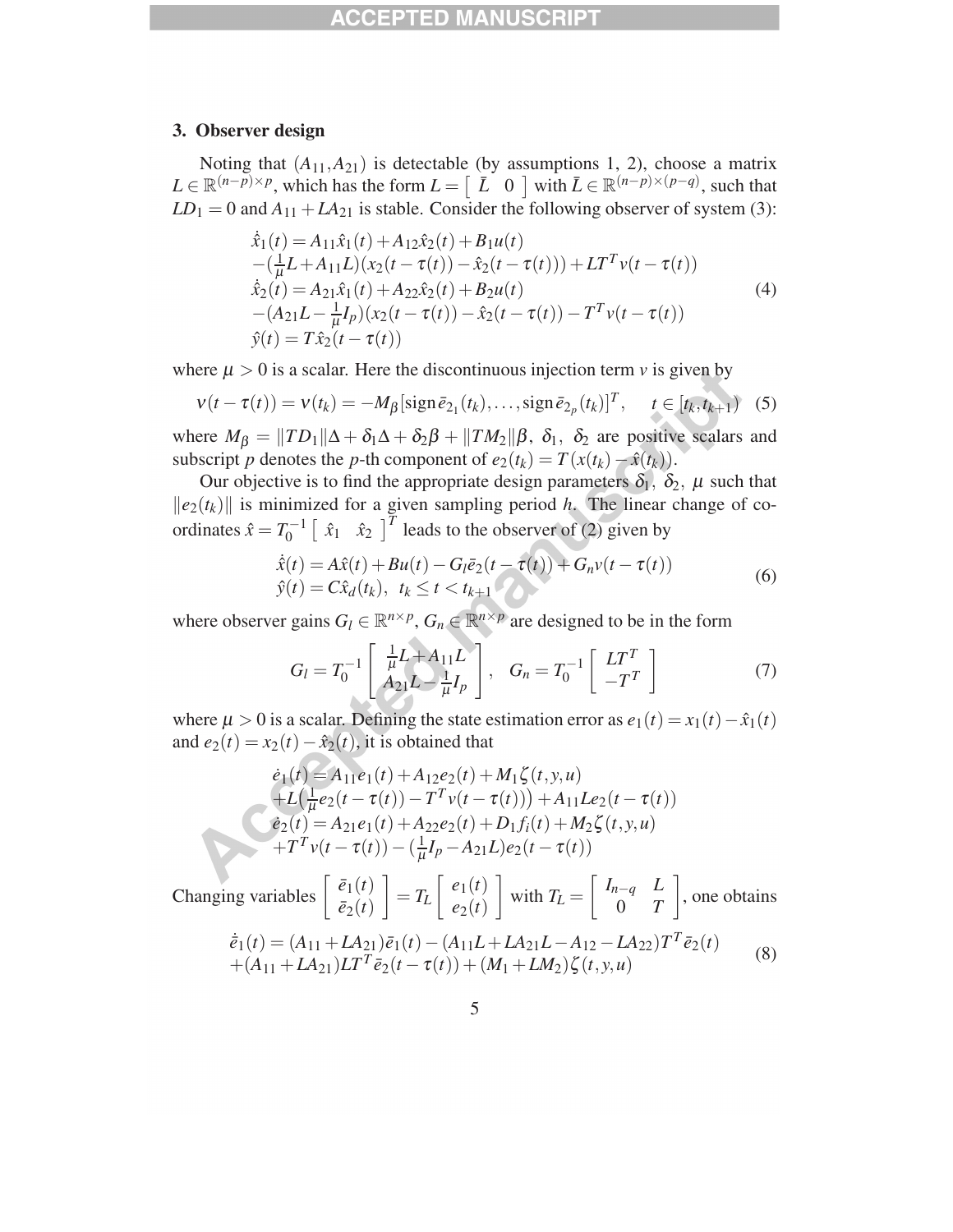$$
\dot{\bar{e}}_2(t) = TA_{21}\bar{e}_1(t) - (TA_{21}LT^T - TA_{22}T^T)\bar{e}_2(t) + TA_{21}LT^T\bar{e}_2(t - \tau(t)) \n- \frac{1}{\mu}\bar{e}_2(t - \tau(t)) + v(t - \tau(t)) + TD_1f_i(t) + TM_2\zeta(t, y, u)
$$
\n(9)

with initial condition

$$
\bar{e}(t_0) = \bar{e}_0, \quad \bar{e}(t) = 0, \quad t < t_0 \tag{10}
$$

The dynamics of the switching manifold is governed by equation (8).

*3.1. Input-to-state stability of the error dynamics: a singular perturbation approach*

The closed-loop system (8), (9) can be expressed as

$$
\dot{\bar{e}}_1(t) = \bar{A}_{11}\bar{e}_1(t) + \bar{A}_{12}\bar{e}_2(t) + \bar{A}_{\tau}\bar{e}_2(t - \mu\xi(t)) + \bar{M}_1\zeta(t, y, u)
$$
(11)

$$
\mu \dot{\bar{e}}_2(t) = \mu \bar{A}_{21} \bar{e}_1(t) + \mu \bar{A}_{22} \bar{e}_2(t) + (\mu \bar{A}_{d22} - I_p) \bar{e}_2(t - \mu \xi(t)) + \mu \bar{f}_i(t) \tag{12}
$$

where  $\mu \xi(t) = t - t_k$ ,  $\xi(t) = (t - t_k)/\mu$  is the fast sawtooth delay corresponding to the fast sampling,  $\bar{A}_{11} = A_{11} + LA_{21}$ ,  $\bar{A}_{12} = -(A_{11}L + LA_{21}L - A_{12} - LA_{22})T^T$ ,  $\bar{A}_{\tau} = (A_{11} + LA_{21})LT^T$ ,  $\bar{M}_1 = (M_1 + LM_2)$ ,  $\bar{A}_{21} = TA_{21}$ ,  $\bar{A}_{22} = -(TA_{21}LT^T TA_{22}T^T$ ),  $\bar{A}_{d22} = TA_{21}LT^T$ ,  $\mu \xi(t) = \tau(t)$ ,  $\mu \bar{\xi} = h$ ,  $0 \leq \xi(t) \leq \bar{\xi}$  and  $\bar{f}_i(t) =$  $\mu(t - \mu \xi(t)) + TD_1 f_i(t) + TM_2 \zeta(t, y, u)$ , i.e.  $\|\bar{f}_i(t)\| \le M_f = M_\beta \sqrt{p} + \|TD_1\| \Delta +$  $||TM_2||\beta$ . Let  $P_\mu \in \mathbb{R}^{n \times n}$  be a positive definite matrix with the following structure [18]

$$
P_{\mu} = \begin{bmatrix} P_1 & \mu P_3^T \\ * & \mu P_2 \end{bmatrix} > 0 \tag{13}
$$

where  $P_1 \in \mathbb{R}^{n-p}$ , and choose the Lyapunov-Krasovskii functional designed for sampled data system [7]:

$$
V(t) = \bar{e}(t)^{T} P_{\mu} \bar{e}(t) + (\mu \bar{\xi} - \mu \xi(t)) \int_{t - \mu \xi(t)}^{t} \mu \bar{\xi} e^{\bar{\alpha}(s-t)} \dot{\bar{e}}_{2}(s) U \dot{\bar{e}}_{2}(s) ds \qquad (14)
$$

with respect to the error dynamics (11), (12), where  $U \in \mathbb{R}^p$  is a positive matrix, then the following lemma can be stated:

**Lemma 1.** *Given positive tuning scalars*  $\mu$ ,  $\bar{\xi}$ ,  $\bar{\alpha}$ ,  $\bar{b}$  and  $\bar{b}_1$ , let there exist a n  $\times$  n *matrix*  $P_{\mu} > 0$  *in* (13),  $p \times p$  *matrices*  $U > 0$ ,  $P_4$ ,  $P_5$  *and*  $(n - p) \times (n - p)$  *matrices P*6*, P*<sup>7</sup> *such that the following LMIs*

$$
\Theta_{\mu 0} = \begin{bmatrix}\n\theta_{11} & \theta_{12} & \theta_{13} & \mu \bar{A}_{21}^T P_5 + \mu P_3^T & 0 & P_6^T \bar{M}_1 \\
\ast & \theta_{22} & \theta_{23} & \theta_{24} & P_4^T & 0 \\
\ast & \ast & -P_7^T - P_7 & 0 & 0 & P_7^T \bar{M}_1 \\
\ast & \ast & \ast & -P_5^T - P_5 + \bar{\xi}^2 U & P_5^T & 0 \\
\ast & \ast & \ast & \ast & -bI & 0 \\
\ast & \ast & \ast & \ast & \ast & -\bar{b}_1 I\n\end{bmatrix} < 0 \quad (15)
$$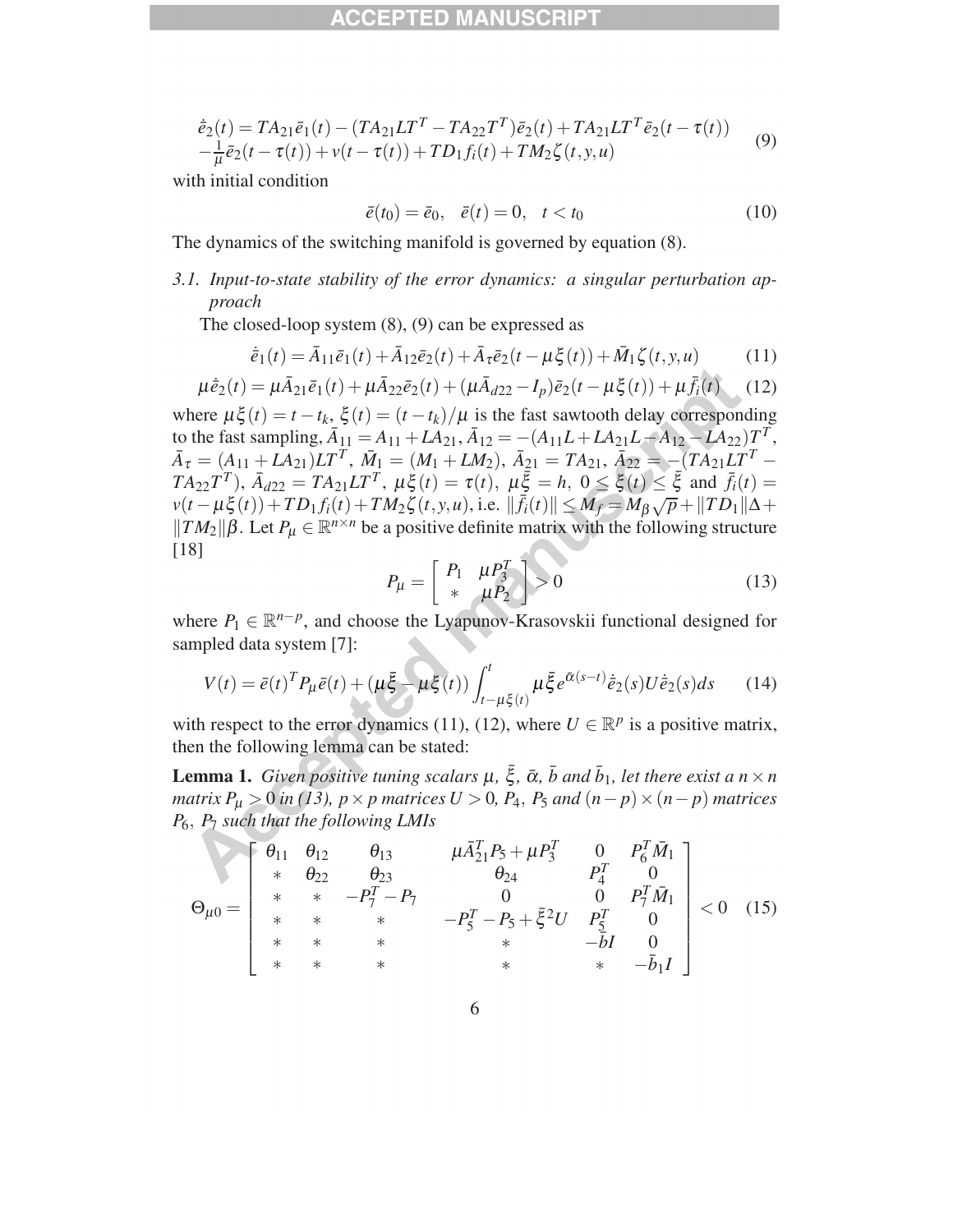#### **ACCEPTED MA** C

$$
\Theta_{\mu 1} = \begin{bmatrix}\n\theta_{11} & \theta_{12} & \theta_{13} & \mu \bar{A}_{21}^T P_5 + \mu P_3^T & -\bar{\xi} P_6^T \bar{A}_{\tau} & 0 & P_6^T \bar{M}_1 \\
\ast & \theta_{22} & \theta_{23} & \theta_{24} & -\bar{\xi} P_4^T (\mu \bar{A}_{d22} - I_p) & P_4^T & 0 \\
\ast & \ast & -P_7^T - P_7 & 0 & -\bar{\xi} P_5^T \bar{A}_{\tau} & 0 & P_7^T \bar{M}_1 \\
\ast & \ast & \ast & -P_5^T - P_5 & -\bar{\xi} P_5^T (\mu \bar{A}_{d22} - I_p) & P_5^T & 0 \\
\ast & \ast & \ast & \ast & \ast & -\bar{b} I & 0 \\
\ast & \ast & \ast & \ast & \ast & -\bar{b} I & 0 \\
\ast & \ast & \ast & \ast & \ast & \ast & -\bar{b}_1 I\n\end{bmatrix}
$$
\n(16)

*where*

$$
\theta_{11} = P_6^T \bar{A}_{11} + \bar{A}_{11}^T P_6 + \bar{\alpha} P_1, \n\theta_{12} = \mu \bar{A}_{21}^T P_4 + \bar{\alpha} \mu P_3^T + P_6^T (\bar{A}_{12} + \bar{A}_\tau) \n\theta_{13} = -P_6^T + P_1 + \bar{A}_{11}^T P_7 \n\theta_{22} = \mu P_4^T \bar{A}_{22} + \mu \bar{A}_{22}^T P_4 + P_4^T (\mu \bar{A}_{d22} - I_p) \n+ (\mu \bar{A}_{d22}^T - I_p) P_4 + \mu \bar{\alpha} P_2, \n\theta_{23} = \mu P_3 + (\bar{A}_{12} + \bar{A}_\tau)^T P_7 \n\theta_{24} = \mu \bar{A}_{22}^T P_5 + (\mu \bar{A}_{d22}^T - I_p) P_5 + P_2 - P_4^T
$$

*are feasible, then solutions of (8)-(9) with initial condition (10) satisfy the bound*

$$
\bar{e}^T(t)P_\mu\bar{e}(t) < e^{-\bar{\alpha}(t-t_0)}\bar{e}^T(t_0)P_\mu\bar{e}(t_0) + \frac{\mu^2\bar{b}}{\bar{\alpha}}||\bar{f}_{i[t_0,t]}||^2_\infty + \frac{\bar{b}_1}{\bar{\alpha}}||\zeta_{[t_0,t]}||^2_\infty \tag{17}
$$

*for all*  $\mu \xi(t) \in [0, h]$  *with*  $\mu \dot{\xi}(t) = 1$ *, thus* (8)-(9) *is input-to-state stable.* 

**Proof 1.** *The following inequality*

$$
W(t) = \frac{d}{dt}V(t) + \bar{\alpha}V(t) - \mu^2 \bar{b} \bar{f}_i^T(t) \bar{f}_i(t) - \bar{b}_1 \zeta^T(t, y, u) \zeta(t, y, u) < 0
$$

 $a$ long the trajectories of (8), (9) for  $\|\bar{e}_0\|^2 + \|\bar{f}_{i[t_0,t]}\|_{\infty}^2 + \|\zeta_{[t_0,t]}\|_{\infty}^2 > 0$  guaran*tees (17) [8]. Differentiating V of the structure (13), (14) along (11), (12), and analogously to [7], it follows*

$$
W(t) \le 2(\bar{e}_1^T(t)P_1\dot{e}_1(t) + \bar{e}_2^T(t)\mu P_3\dot{e}_1(t) + \mu \bar{e}_1^T(t)P_3^T\dot{e}_2(t) + \mu \bar{e}_2^T(t)P_2\dot{e}_2(t)) + \bar{\alpha}(\bar{e}_1^T(t)P_1\bar{e}_1(t) + \bar{e}_2^T(t)\mu P_3\bar{e}_1(t) + \mu \bar{e}_1^T(t)P_3^T\bar{e}_2(t) + \mu \bar{e}_2^T(t)P_2\bar{e}_2(t)) - \mu^2 \bar{\xi} \xi(t)e^{-\bar{\alpha}\mu \bar{\xi}}v_2^T Uv_2 + \mu \bar{\xi}(\mu \bar{\xi} - \mu \xi(t))\dot{e}_2^T(t)U\dot{e}_2(t) - \mu^2 \bar{b}_1^T(t)\bar{f}_i(t) - \bar{b}_1\zeta^T(t, y, u)\zeta(t, y, u)
$$
\n(18)

where  $v_2(t) = \frac{1}{\mu \xi(t)} \int_{t-\mu \xi(t)}^{t} \dot{e}_2(s) ds$ . Apply the descriptor method [6], the right*hand sides of the expressions*

$$
0 = 2[\bar{e}_2^T(t)P_4^T + \mu \bar{e}_2^T(t)P_5^T][\mu \bar{A}_{21}\bar{e}_1(t) + \mu \bar{A}_{22}\bar{e}_2(t) + (\mu \bar{A}_{d22} - I_p)\bar{e}_2(t) - \mu \xi(t)(\mu \bar{A}_{d22} - I_p)v_2(t) + \mu \bar{f}_i(t) - \mu \bar{e}_2(t)]
$$
  
\n
$$
0 = 2[\bar{e}_1^T(t)P_6^T + \bar{e}_1^T(t)P_7^T][\bar{A}_{11}\bar{e}_1(t) + (\bar{A}_{12} + \bar{A}_{\tau})\bar{e}_2(t) - \mu \xi(t)\bar{A}_{\tau}v_2(t) + \bar{M}_1\zeta(t, y, u) - \bar{e}_1(t)]
$$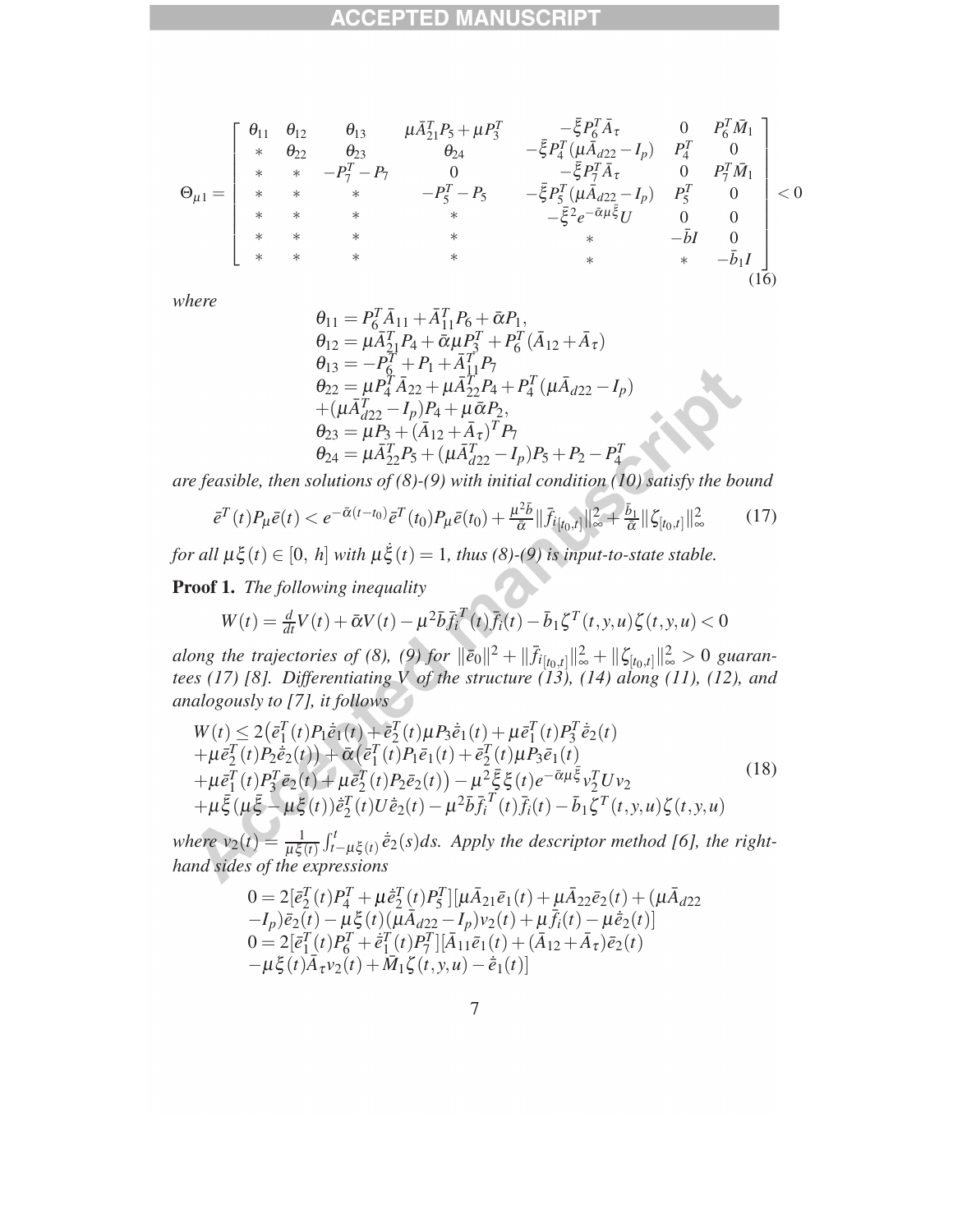*with some p*  $\times$  *p*-matrices  $P_4$ ,  $P_5$  *and*  $(n-p) \times (n-p)$  *matrices*  $P_6$ ,  $P_7$  *are added into the right-hand side of (18). Setting*  $\eta_1(t) = \text{col}\{\bar{e}_1(t), \bar{e}_2(t), \dot{e}_1(t), \mu\bar{e}_2(t), \mu v_2(t)$ ,  $\mu \bar{f}_i(t), \zeta(t, y, u)$ *}, it follows* 

$$
\dot{V}(t) + \bar{\alpha}V(t) - \mu^{2}\bar{b}\bar{f}_{i}^{T}(t)\bar{f}_{i}(t) - \bar{b}_{1}\zeta^{T}(t,y,u)\zeta(t,y,u) \leq \eta_{1}^{T}(t)\Theta_{\mu}\eta_{1}(t) < 0
$$

*if the following matrix inequality is feasible:*

$$
\Theta_{\mu} = \begin{bmatrix}\n\theta_{11} & \theta_{12} & \theta_{13} & \mu \bar{A}_{21}^T P_5 + P_3^T \\
\ast & \theta_{22} & \theta_{23} & \theta_{24} \\
\ast & \ast & -P_7^T - P_7 & 0 \\
\ast & \ast & \ast & -P_5^T - P_5 + \bar{\xi} (\bar{\xi} - \xi(t))U \\
\ast & \ast & \ast & \ast \\
\ast & \ast & \ast & \ast \\
\ast & \ast & \ast & \ast \\
-\xi(t) P_4^T (\mu \bar{A}_{d22} - I_p) & P_4^T & 0 \\
-\xi(t) P_5^T (\mu \bar{A}_{d22} - I_p) & P_5^T & 0 \\
-\xi(t) P_5^T (\mu \bar{A}_{d22} - I_p) & P_5^T & 0 \\
-\bar{\xi} \xi(t) e^{-\bar{\alpha}\mu \bar{\xi}} U & 0 & 0 \\
\ast & -\bar{b}I & 0 \\
\ast & -\bar{b}I & 0\n\end{bmatrix} < 0
$$
\n(19)

*The latter matrix inequality for*  $\xi(t) \to 0$  *and*  $\xi(t) \to \overline{\xi}$ , *leads to the LMIs* (15), (16). Setting  $\eta_0(t) = col\{\bar{e}_1(t), \bar{e}_2(t), \bar{e}_1(t), \mu \bar{e}_2, \mu \bar{f}_i(t), \zeta(t, y, u)\}\$ , then the *following holds*

$$
\frac{h-\tau(t)}{h}\eta_0^T\Theta_{\mu 0}\eta_0 + \frac{\tau(t)}{h}\eta_1^T\Theta_{\mu 1}\eta_1 = \eta_1^T\Theta_{\mu}\eta_1 < 0, \ \forall \eta_1 \neq 0
$$

# *3.2. LMIs for switching gain design*

Conditions will now be derived that guarantee the following bound for the solutions of  $(9)$ :

$$
\limsup_{t \to \infty} \|\begin{bmatrix} \bar{A}_{21} & \bar{A}_{22} \\ 0 & \bar{A}_{22} \end{bmatrix} \vec{e}(t)\| \le k_1(\delta_1 \Delta + \delta_2 \beta),
$$
  
\n
$$
\limsup_{t \to \infty} \|\begin{bmatrix} 0 & \bar{A}_{d22} \\ 0 & \bar{A}_{d22} \end{bmatrix} \vec{e}(t - \tau(t))\| \le k_2(\delta_1 \Delta + \delta_2 \beta)
$$
 (20)

with some  $k_1, k_2 \ge 0$  such that  $k_1 + k_2 = 1$ . Taking into account (17) it can be concluded that (20) holds if the following inequalities are satisfied for  $t \rightarrow \infty$ :

$$
\bar{e}^{T}(t)[\bar{A}_{21}\,\bar{A}_{22}]^{T}[\bar{A}_{21}\,\bar{A}_{22}]\bar{e}(t) < \frac{\bar{\alpha}k_{1}^{2}(\delta_{1}\Delta+\delta_{2}\beta)^{2}\bar{e}^{T}(t)P_{\mu}\bar{e}(t)}{\mu^{2}\bar{b}M_{f}^{2}+\bar{b}_{1}\beta^{2}} \tag{21}
$$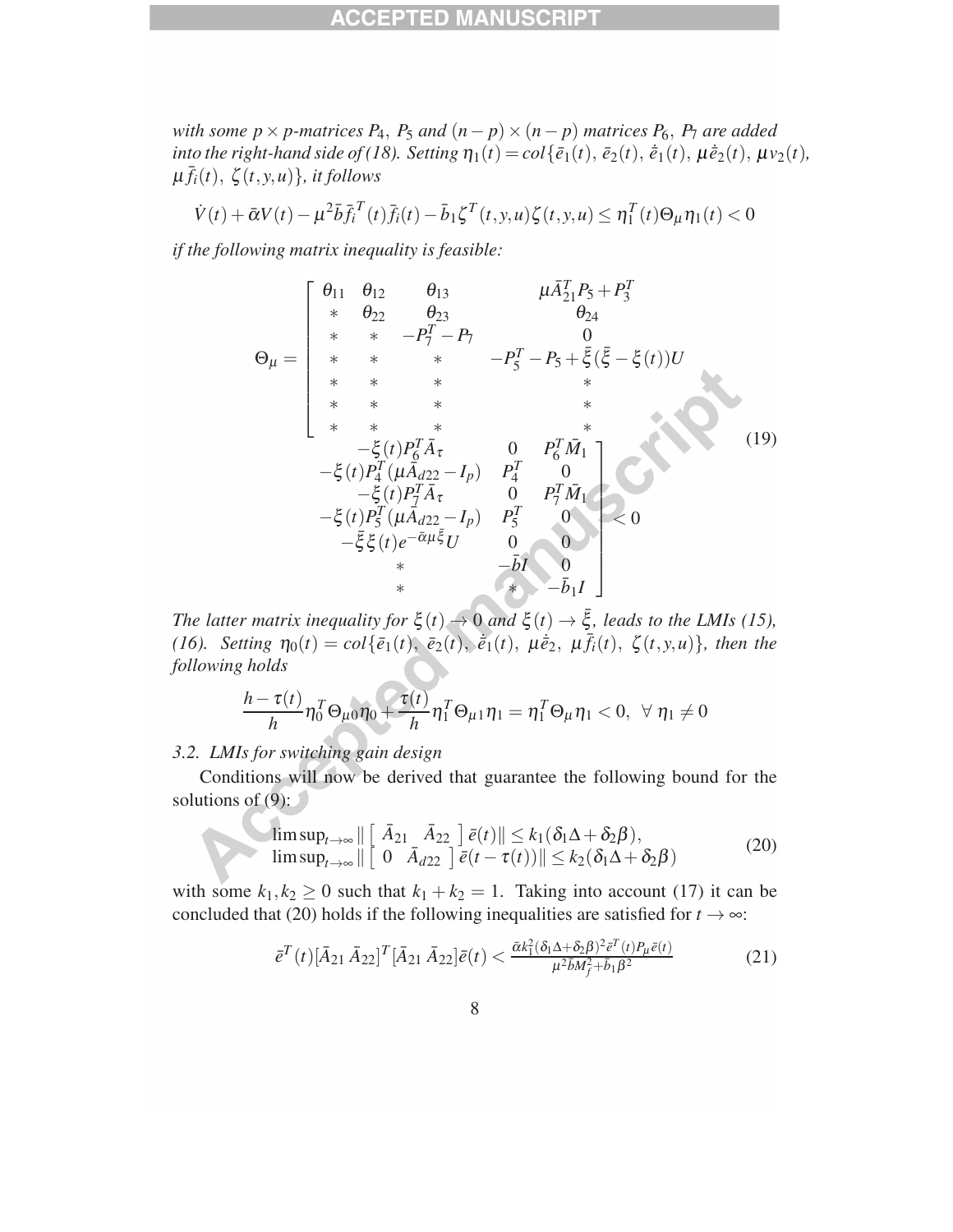$$
\bar{e}^{T}(t-\mu\xi(t))[0\,\bar{A}_{d22}]^{T}[0\,\bar{A}_{d22}]\bar{e}(t-\mu\xi(t)) < \frac{\bar{\alpha}k_{2}^{2}(\delta_{1}\Delta+\delta_{2}\beta)^{2}\bar{e}^{T}(t-\mu\xi(t))P_{\mu}\bar{e}(t-\mu\xi(t))}{\mu^{2}\bar{b}M_{f}^{2}+\bar{b}_{1}\beta^{2}}
$$
\n(22)

Hence, the inequalities

$$
\begin{bmatrix}\n-k_1^2 M_{\Omega} P_1 & -\mu k_1^2 M_{\Omega} P_3^T & \bar{A}_{21}^T \\
\ast & -\mu k_1^2 M_{\Omega} P_2 & \bar{A}_{22}^T \\
\ast & \ast & -I_p\n\end{bmatrix} < 0,
$$
\n
$$
\begin{bmatrix}\n-k_2^2 M_{\Omega} P_1 & -\mu k_2^2 M_{\Omega} P_3^T & 0 \\
\ast & -\mu k_2^2 M_{\Omega} P_2 & \bar{A}_{d22}^T \\
\ast & \ast & -I_p\n\end{bmatrix} < 0
$$
\n(23)

where  $M_{\Omega} = \frac{\bar{\alpha}(\delta_1 \Delta + \delta_2 \beta)^2}{\mu^2 \bar{b} M_f^2 + \bar{b}_1 \beta^2}$ , guarantee that the solutions of (8), (9) satisfy the bound (20).

Matrix inequalities (13), (15), (16) and (23) have been derived for finding parameters  $\mu$  and  $\delta_1$ ,  $\delta_2$  of the observer (6), it will now be shown that if the μ-dependent LMIs

$$
\Theta_{\mu 0|\mu=0} < 0, \ \Theta_{\mu 1|\mu=0} < 0 \tag{24}
$$

are feasible, then for big enough  $\delta_1 > 0$  and  $\delta_2 > 0$  inequalities (13), (15), (16) and (23) are feasible for small enough  $\mu$  and  $\bar{\xi}$ . Let  $P_1$ ,  $P_2$ ,  $P_3$  satisfy the above inequality, then for small enough  $\mu > 0$  and  $\bar{\xi} > 0$  (13), (15), (16) are feasible for the same  $\mu$ -independent matrices  $P_1$ ,  $P_2$ ,  $P_3$ . Hence, given big enough  $\delta_1 > 0$  and  $\delta_2$  > 0, (21) and (22) are feasible for small enough  $\mu$  and  $\bar{\xi}$ .

Note that feasibility of (24) guarantees exponential stability with decay rate  $\bar{\alpha}/2$  of the slow subsystem

$$
\dot{\vec{e}}_1(t) = \bar{A}_{11}\bar{e}_1(t)
$$

and asymptotic stability of the fast subsystem

$$
\mu \dot{\bar{e}}_2(t) = -\bar{e}_2(t_k), \ t \in [t_k, t_{k+1})
$$

Since by design  $\bar{A}_{11}$  is Hurwitz, there exists a  $P_6 > 0$  satisfying  $P_6^T \bar{A}_{11} + A_{11}^T P_6 +$  $\bar{\alpha}P_1 < 0$  for small enough  $\bar{\alpha} > 0$ . Choose next  $P_1 = P_6^T$ ,  $P_2 = P_4^T$ ,  $P_3 = 0$ ,  $P_4 = p_4 I$ ,  $P_5 = p_5 I$  and  $P_7 = p_7 I$  for big enough  $p_4$ ,  $U > 0$  and small enough  $p_5$ ,  $p_7$ ,  $\bar{\xi} > 0$ . By using Schur complements, it can be shown that (24) holds for big enough  $\bar{b}$ ,  $\bar{b}_1$ .

**Proposition 1.** *(i)* Given positive tuning scalars  $\bar{\alpha}$ ,  $\mu$ ,  $\bar{\xi}$ ,  $\bar{b}$ ,  $\bar{b}_1$ , let there exist an (*n*− *p*)×(*n*− *p*) *matrix P*<sup>1</sup> *>* 0*,ap*× *p matrix P*<sup>2</sup> *>* 0*,ap*× *p matrix U >* 0*, a*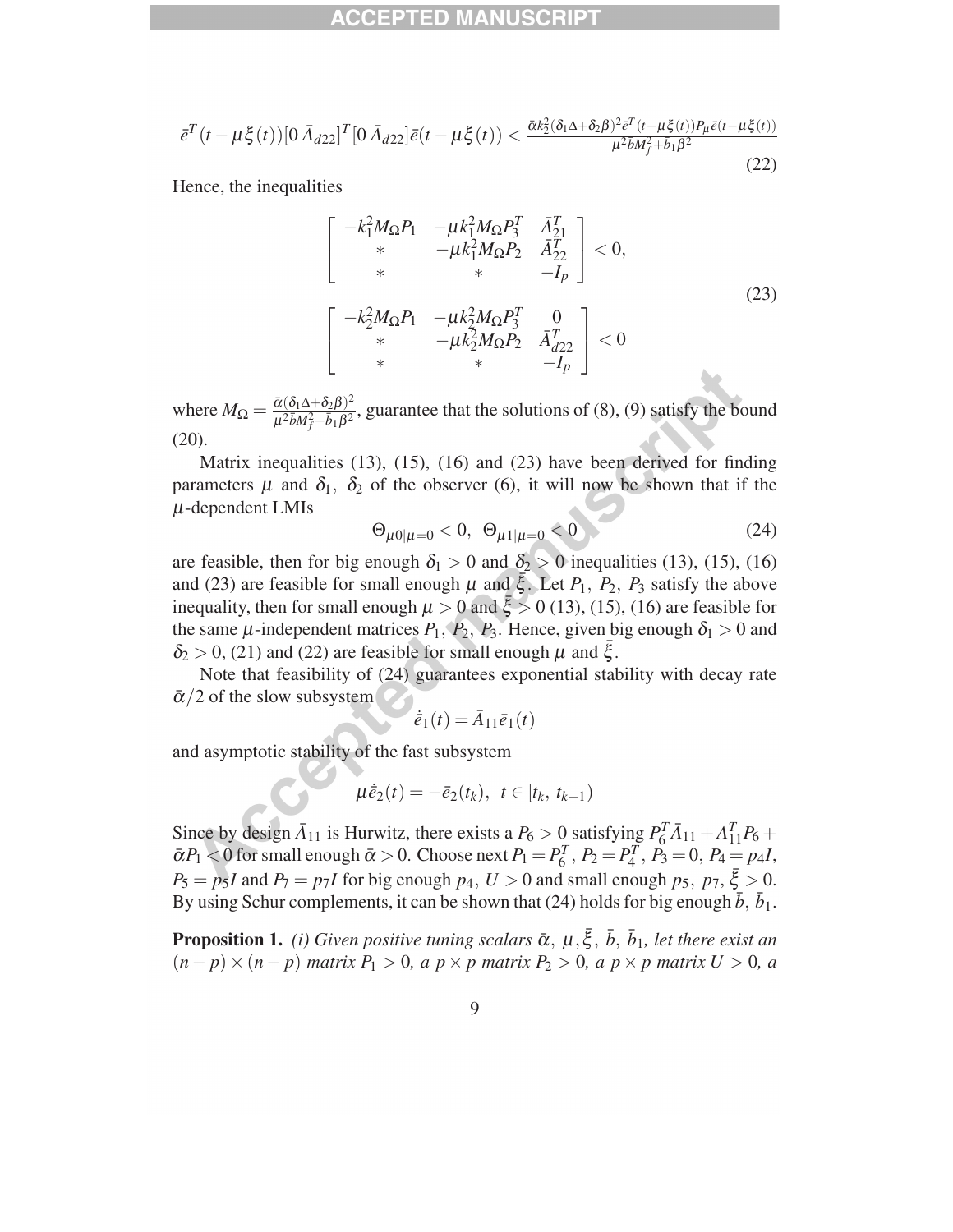$p \times (n-p)$  *matrix P*<sub>3</sub>*,*  $p \times p$  *matrices P*<sub>4</sub>*, P*<sub>5</sub> *and*  $(n-p) \times (n-p)$  *matrices P*<sub>6</sub>*, P*<sub>7</sub> *such that LMIs in (24) are feasible. Then, for big enough*  $\delta_1$ ,  $\delta_2$  > 0 *there exist small enough*  $\bar{\alpha}$ ,  $\mu$ ,  $\bar{\xi} > 0$  *such that LMIs* (13), (15), (16) and (23) are feasible *and, thus, solutions of (8), (9) satisfy the bound (20).*

 $(iii)$  LMIs in (24) are feasible for small enough  $\bar{\alpha}$ ,  $\mu$ ,  $\bar{\xi}$  and big enough  $\bar{b}$ ,  $\bar{b}_1$ .

*3.3. Ultimate boundedness of the error dynamics*

Let  $\phi(t, t_0, \mu)$  be the fundamental solution of the equation

$$
\mu \dot{z}(t) = -z(t_k), \quad z(t) \in \mathbb{R}, \ t \in [t_k, t_{k+1}) \tag{25}
$$

with  $\phi(t_0, t_0, \mu) = 1$  and  $\phi(t, t_0, \mu) = 0$  for  $t < t_0$ . It is shown in [7] that (25) remains exponentially stable for all variable delays  $\mu \xi(t) \leq 1.99$ . Then the following bound holds

$$
\|\phi(t,t_0,\mu)\| \le e^{-\frac{\alpha_2(t-t_0)}{\mu}}
$$
\n(26)

for small enough  $\alpha_2 > 0$  and  $\forall \mu > 0$ ,  $\mu \xi(t) \leq h$ ,  $\mu \dot{\xi}(t) = 1$ . Main results may now be stated (proof follows the arguments of [13] as shown in Appendix):

**Theorem 1.** *Given positive tuning scalars*  $\mu$ ,  $\bar{\xi}$ ,  $\bar{\alpha}$ ,  $\bar{b}$ ,  $\bar{b}_1$ ,  $\delta_1$ ,  $\delta_2$  *and*  $k_1$ ,  $k_2$ , *let there exist a n*  $\times$ *n-matrix P*<sub>μ</sub>  $>$  0*, positive p* $\times$ *p-matrices U*  $>$  0 *and p* $\times$  *p matrices P*<sub>4</sub>*, P*<sub>5</sub>*,*  $(n-p) \times (n-p)$  *matrices P*<sub>6</sub>*, P*<sub>1</sub> *such that LMIs* (13)*,* (15)*,* (16) *and* (23) *are feasible. Let*  $\bar{e}(t)$  *be a solution to (8), (9), then every component of*  $\bar{e}_2(t)$ *satisfies the bound*

$$
\limsup_{t \to \infty} |\bar{e}_{2_i}(t)| \le 2M_0 \mu \bar{\xi}
$$
\n(27)

*where*  $M_0 = 2(\delta_1 \Delta + \delta_2 \beta + ||TD_1||\Delta + ||TM_2||\beta)$  *with*  $\Delta$  *and*  $\beta$  *denoting the known bound of f<sub>i</sub> and*  $\zeta$  *respectively, i* = 1*,...,p denotes the i-th component of*  $\bar{e}_2$  *for*  $all \mu \xi(t) \in [0, h]$  *with*  $\mu \xi(t) = 1$ .

**Remark 1.** *In the case the condition on the disturbance*  $\|\zeta\| \leq k_0 + k_1 \|y\| + k_2 \|u\|$ *is preferred then it is always possible to find a large enough*  $r_0$  *such that the terms in (20) are bounded by*

$$
\limsup_{t \to \infty} (\|[\bar{A}_{21} \, \bar{A}_{22}] \bar{e}(t)\| + \|[0 \, \bar{A}_{d22}] \bar{e}(t - \tau(t))\|) \le r_0 \tag{28}
$$

*Choosing switching gain in (5) as*  $M_{\beta} = r_o + ||TD_1||\Delta + ||TM_2||(k_0 + k_1||y|| +$  $k_2$ || $u$ ||) *Theorem 1 will still hold with*  $M_0 = 2M_\beta$ .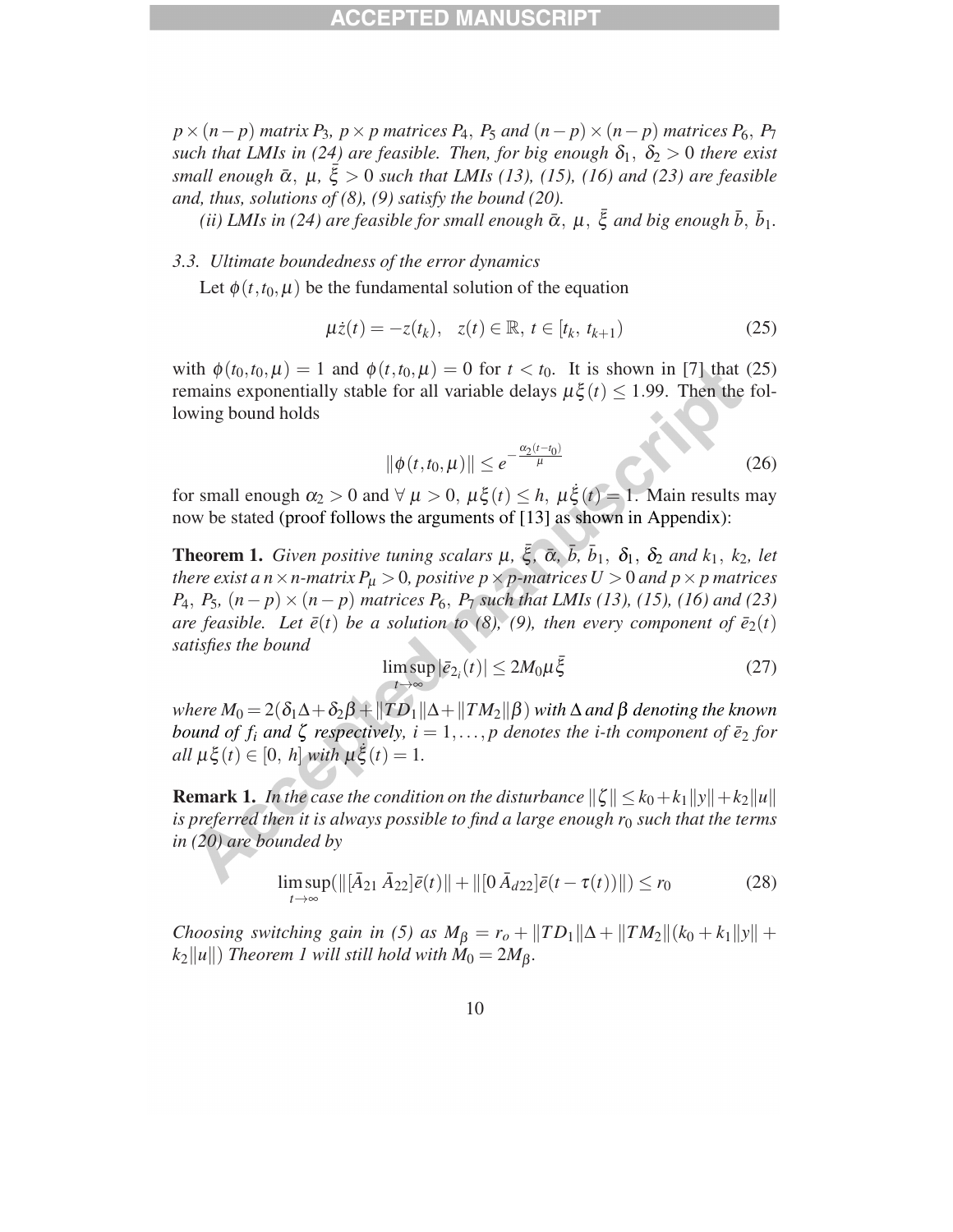#### **4. Input fault reconstruction in the presence of uncertainty**

The fault reconstruction properties of the observer designed above are now considered. Effectively this extends the presentation in [29] to consider the effect of sampled outputs. For sufficiently small  $\mu$ , (11) and (12) become

$$
\dot{\bar{e}}_1(t) = (A_{11} + LA_{21})\bar{e}_1(t) + (M_1 + LM_2)\zeta(t, y, u)
$$
\n(29)

$$
0 \approx \bar{A}_{21}\bar{e}_1(t) - \frac{1}{\mu}\bar{e}_2(t - \tau(t)) + v(t - \tau(t)) + TD_1f_i(t) + TM_2\zeta(t, y, u)
$$
(30)

Define

$$
W := \left[ \begin{array}{cc} W_1 & \bar{D}_1^{-1} \end{array} \right]
$$

where  $W_1 \in \mathbb{R}^{q \times (p-q)}$  is a tuning matrix, and

$$
\hat{f}_i(t) = WT^T \left( v(t - \tau(t)) - \frac{1}{\mu} \bar{e}_2(t - \tau(t)) \right) \tag{31}
$$

Then equation (30) can be rewritten as

$$
0 \approx WA_{21}\bar{e}_1(t) + \hat{f}_i(t) + WD_1f_i(t) + WM_2\zeta(t, y, u)
$$

or equivalently

$$
-\hat{f}_i(t) = f_i(t) + \hat{G}(s)\zeta(t, y, u)
$$
\n(32)

where  $G(s) = WA_{21}(sI - (A_{11} + LA_{21}))^{-1}(M_1 + LM_2) + WM_2$ . The effect of  $\zeta(t, y, u)$ on fault reconstruction can be minimized by minimizing the  $H_{\infty}$  norm of the transfer function  $\hat{G}(s)$  from  $\zeta(t, y, u)$  to  $\hat{f}_i(t)$ . This is equivalent to ensuring the following inequality is satisfied, whereby the  $H_{\infty}$  norm of the transfer function is less than some positive  $γ$ .

$$
\begin{bmatrix}\nP(A_{11} + LA_{21}) + (A_{11} + LA_{21})^T P & -P(M_1 + LM_2) & -(WA_{21})^T \\
\ast & -\gamma I & (WM_2)^T \\
\ast & -\gamma I\n\end{bmatrix} < 0 \quad (33)
$$

where  $P \in \mathbb{R}^{(n-p)\times(n-p)} > 0$ . The above inequality can be reduced to LMI by taking  $Y = PL$ .

**Remark 2.** *Fault reconstruction using sliding mode technique usually requires an ideal sliding motion to be attained in finite time [5], [30]. Practically, due to model uncertainties and sampled output effects for example, an ideal sliding*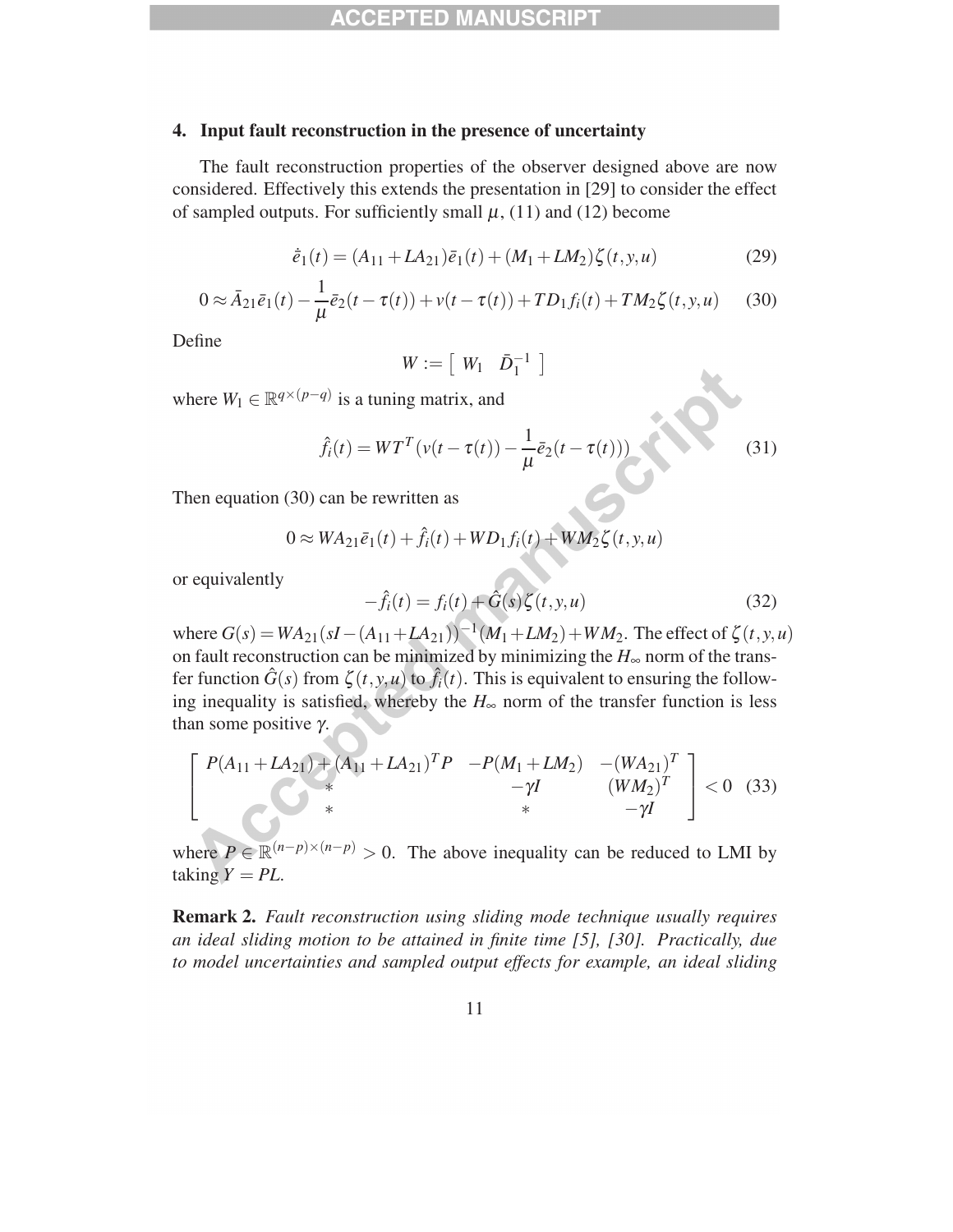*motion in the observer does not usually appear. Instead, the motion is bounded within a region of the sliding surface. This paper uses a singular perturbation approach for fault reconstruction under sampled outputs, for which by choosing a sufficiently small* μ *the fault can be approximated depending only on the outputs error.*

#### **5. Sensor fault reconstruction in the presence of uncertainty**

In this case, the system under consideration is the following

$$
\dot{x}(t) = Ax(t) + Bu(t) + M\zeta(t, y, u)
$$
  
\n
$$
y(t) = Cx(t - \tau(t)) + Nf_0(t), \ t \in [t_k, t_{k+1}), \ \tau(t) = t - t_k
$$
\n(34)

where  $f_0 \in \mathbb{R}^r$  with  $||f_0|| \leq \Delta$  is the vector of sensor faults, and  $N \in \mathbb{R}^{p \times r}$  and *r*  $\leq$  *p*. Consider new measurable states  $z_f \in \mathbb{R}^p$  that satisfies

$$
\dot{z}_f(t) = -A_f z_f(t) + A_f C x(t - \tau(t)) + A_f N f_0(t),
$$
\n(35)

where  $-A_f$  is a user-defined stable matrix. The augmented system of (34) and (35) is

$$
\begin{bmatrix}\n\dot{x}(t) \\
\dot{z}_f(t)\n\end{bmatrix} = \underbrace{\begin{bmatrix}\nA & 0 \\
0 & -A_f\n\end{bmatrix}}_{\tilde{A}} \underbrace{\begin{bmatrix}\nx(t) \\
z_f(t)\n\end{bmatrix}}_{\tilde{X}_f(t)} + \underbrace{\begin{bmatrix}\n0 & 0 \\
A_f C & 0\n\end{bmatrix}}_{\tilde{A}_d} \underbrace{\begin{bmatrix}\nx(t-\tau(t)) \\
z_f(t-\tau(t))\n\end{bmatrix}}_{\tilde{A}_d}
$$
\n
$$
+ \underbrace{\begin{bmatrix}\nB \\
0\n\end{bmatrix}}_{\tilde{B}} u(t) + \underbrace{\begin{bmatrix}\n0 \\
A_f N\n\end{bmatrix}}_{\tilde{D}} f_0(t) + \underbrace{\begin{bmatrix}\nM \\
0\n\end{bmatrix}}_{\tilde{M}} \zeta(t, y, u)
$$
\n(36)\n
$$
z_f(t) = \underbrace{\begin{bmatrix}\n0 & I_p\n\end{bmatrix}}_{\tilde{C}} \overline{x}_z(t-\tau(t))}
$$

Since equation (36) has a similar structure as (2) apart from the term  $\tilde{A}_d x_z(t - \tilde{\theta})$  $\tau(t)$ ), the observer structure for system (36) will be similar to (6), where

$$
v(t_k) = -(||TD_1||\Delta + \delta_1\Delta + \delta_2\beta)[\operatorname{sign}\bar{e}_{2_1}(t_k), \ldots, \operatorname{sign}\bar{e}_{2_p}(t_k)]^T
$$

and  $\hat{x}_z$  represents the observer states with an additional term  $\tilde{A}_d \hat{x}_z(t - \tau(t))$ . Denoting *A*,  $-A_f$  in  $\tilde{A}$  and  $A_fC$  in  $\tilde{A}_d$  in (36) as  $A_{11}$ ,  $A_{22}$  and a new term  $A_{d21}$  in (3)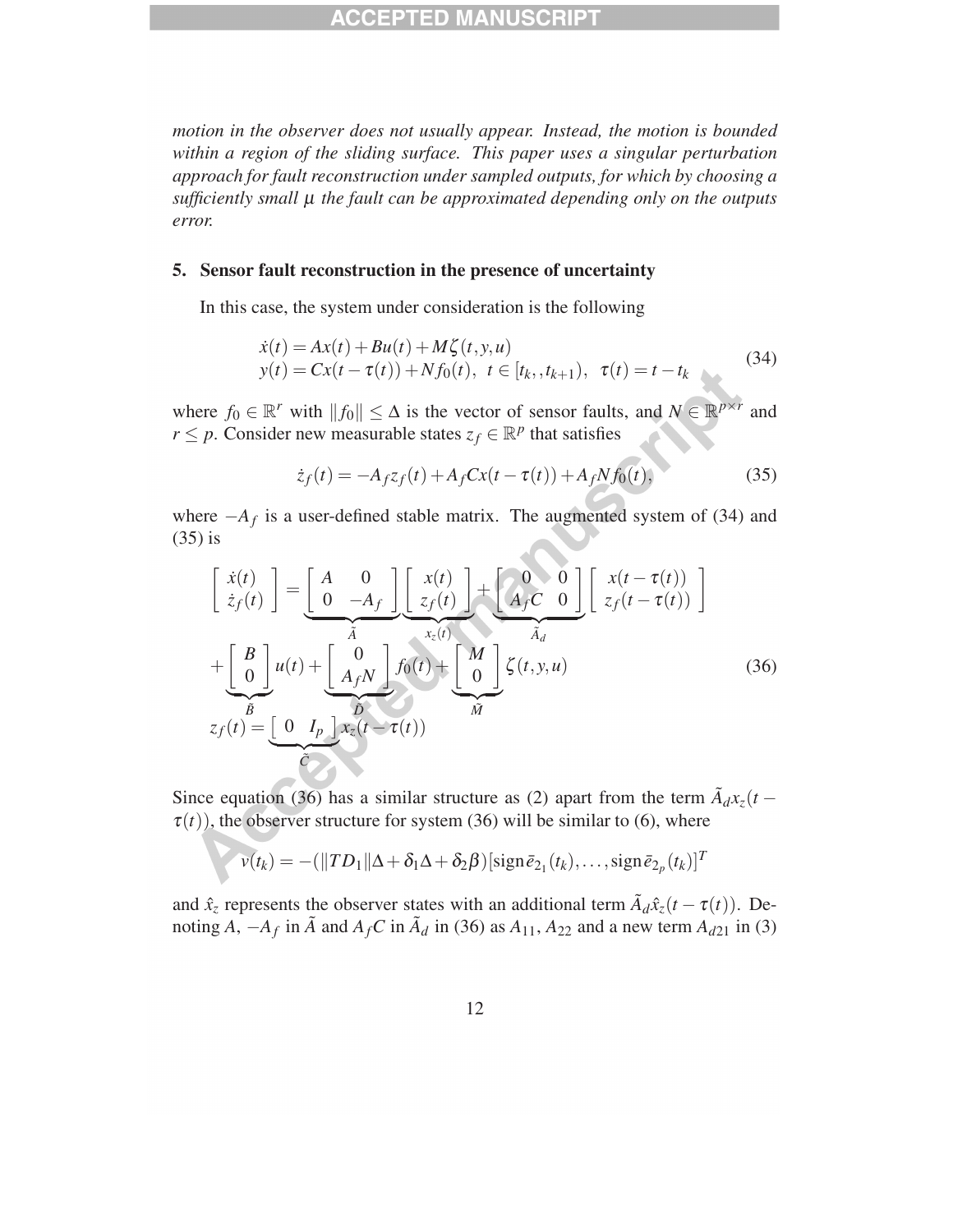respectively, and  $A_fN$  and *M* in (36) as  $D_1$  and  $M_1$  in (3), then the error dynamics (11) thus becomes

$$
\dot{\bar{e}}_1(t) = \bar{A}_{11}\bar{e}_1(t) + \bar{A}_{12}\bar{e}_2(t) + \bar{A}_{d11}\bar{e}_1(t - \mu\xi(t)) + \bar{A}_{\tau}\bar{e}_2(t - \mu\xi(t)) + \bar{M}_1\zeta(t, y, u)
$$
\n(37)  
\n
$$
\mu\dot{\bar{e}}_2(t) = \mu\bar{A}_{22}\bar{e}_2(t) + \mu T A_{d21}\bar{e}_1(t - \mu\xi(t)) + (\mu\bar{A}_{d22} - I_p)\bar{e}_2(t - \mu\xi(t)) + \mu\bar{f}_i(t)
$$
\n(38)  
\nwhere  $\bar{A}_{11} = A_{11}, \bar{A}_{d11} = LA_{d21}, \bar{A}_{12} = -(A_{11}L - LA_{22})T^T, \bar{A}_{\tau} = (A_{11} - LA_{d21})LT^T,$   
\n
$$
\bar{M}_1 = M_1, \bar{A}_{22} = TA_{22}T^T, \bar{A}_{d22} = -TA_{d21}LT^T, \mu\xi(t) = \tau(t), \mu\xi = h, 0 \le \xi(t) \le \bar{\xi}
$$
\nand  $\bar{f}_i(t) = v(t - \mu\xi(t)) + TD_1f_i(t),$  i.e.  $||\bar{f}_i(t)|| \le M_f = (||TD_1||\Delta + \delta_1\Delta + \delta_2\beta)\sqrt{p} + ||TD_1||\Delta.$  Choose the Lyapunov-Krasovskii functional as

$$
V(t) = \bar{e}(t)^T P_{\mu} \bar{e}(t) + (\mu \bar{\xi} - \mu \xi(t)) \int_{t-\mu \xi(t)}^t \mu \bar{\xi} e^{\bar{\alpha}(s-t)} \dot{e}_1(s) V \dot{e}_1(s) ds + (\mu \bar{\xi} - \mu \xi(t)) \int_{t-\mu \xi(t)}^t \mu \bar{\xi} e^{\bar{\alpha}(s-t)} \dot{e}_2(s) U \dot{e}_2(s) ds
$$

where  $P_{\mu} \in \mathbb{R}^{n+p}$ ,  $V \in \mathbb{R}^{n}$ , and  $U \in \mathbb{R}^{p}$  are positive matrices, then some modifications on inequality (19), i.e. denoting

$$
v_1(t) = \frac{1}{\mu\xi(t)} \int_{t-\mu\xi(t)}^{t} \dot{e}_1(s) ds
$$
  
\n
$$
\theta_{11} = P_6^T (\bar{A}_{11} + \bar{A}_{d11}) + (\bar{A}_{11} + \bar{A}_{d11})^T P_6 + \bar{\alpha} P_1
$$
  
\n
$$
\theta_{12} = \mu A_{d21}^T T^T P_4 + \bar{\alpha} \mu P_3^T + P_6^T (\bar{A}_{12} + \bar{A}_7)
$$
  
\n
$$
\theta_{13} = -P_6^T + P_1 + (\bar{A}_{11} + \bar{A}_{d11})^T P_7
$$
  
\n
$$
\theta_{14} = \mu A_{d21}^T T^T P_5 + \mu P_3^T
$$
  
\n
$$
\theta_{18} = -\xi(t) P_6^T \bar{A}_{d11}
$$
  
\n
$$
\theta_{28} = -\mu\xi(t) P_4^T T A_{d21}
$$
  
\n
$$
\theta_{33} = -P_7^T - P_7 + \mu^2 \bar{\xi}(\bar{\xi} - \xi(t)) V
$$
  
\n
$$
\theta_{38} = -\xi(t) P_7^T \bar{A}_{d11}
$$
  
\n
$$
\theta_{48} = -\mu\xi(t) P_5^T T A_{d21}
$$
  
\n
$$
\theta_{88} = -\bar{\xi}\xi(t) e^{-\bar{\alpha}h} V
$$
  
\n(39)

while keeping all the other terms unchanged where  $\bar{A}_{21} = 0$ , can be made so that the error dynamics (37) and (38) satisfy the bound (17). In switching gain design, (20) becomes

$$
\limsup_{t \to \infty} \|\begin{bmatrix} \bar{A}_{21} & \bar{A}_{22} \end{bmatrix} \vec{e}(t)\| \le k_1(\delta_1 \Delta + \delta_2 \beta),
$$
\n
$$
\limsup_{t \to \infty} \|\begin{bmatrix} A_{d21} & \bar{A}_{d22} \end{bmatrix} \vec{e}(t - \tau(t))\| \le k_2(\delta_1 \Delta + \delta_2 \beta) \tag{40}
$$

**Proposition 2.** *(i)* Given positive tuning scalars  $\bar{\alpha}$ ,  $\mu$ ,  $\bar{\xi}$ ,  $\bar{b}$ ,  $\bar{b}_1$ ,  $\delta_1$ ,  $\delta_2$ , let there *exist an n*  $\times$  *n* matrix  $P_1$   $>$  0*, a p*  $\times$  *p* matrix  $P_2$   $>$  0*, a p*  $\times$  *p* matrix  $U$   $>$  0*, a n*  $\times$  *n*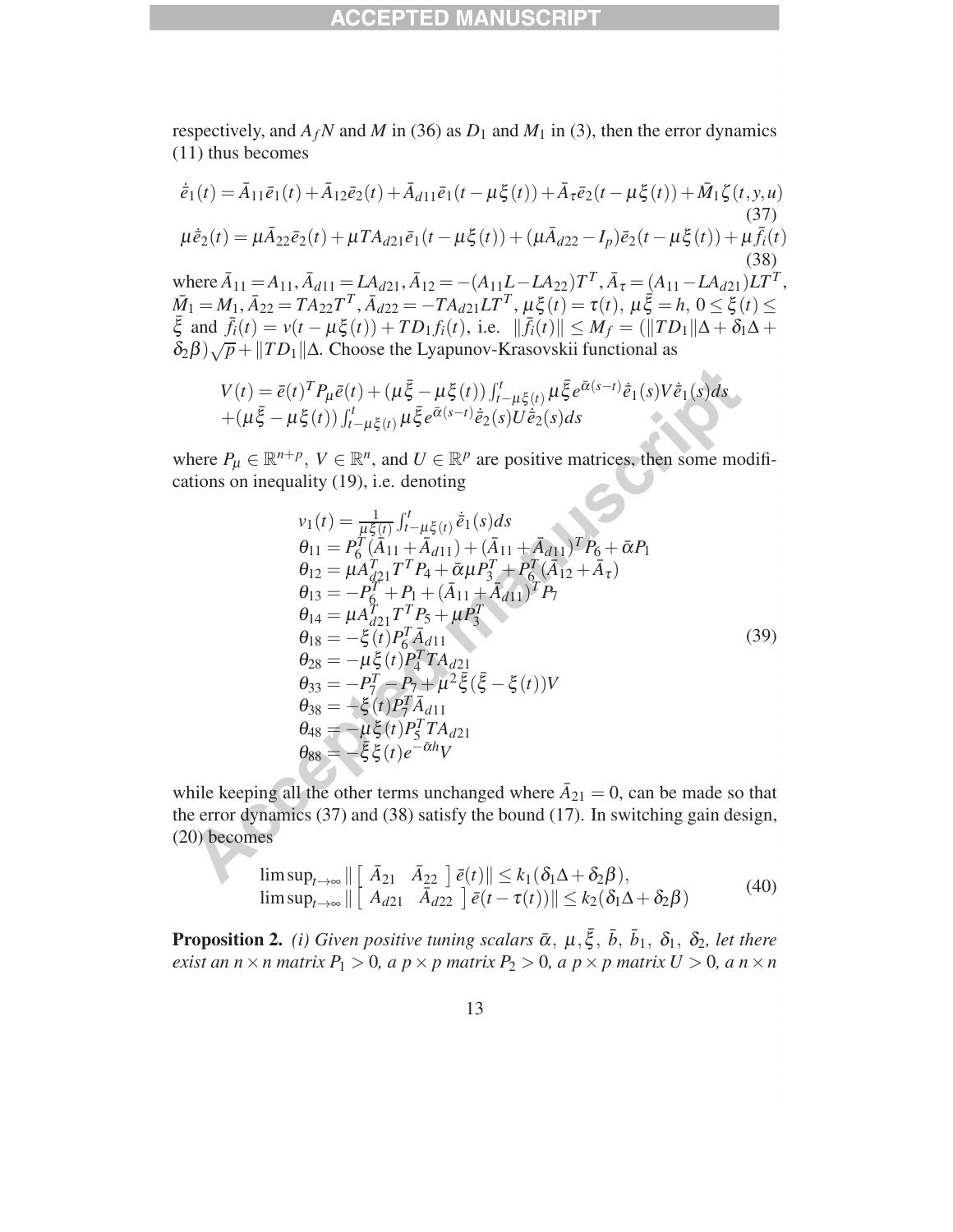*matrix V* > 0*, a p* × *n* matrix P<sub>3</sub>, p × p matrices P<sub>4</sub>, P<sub>5</sub> and  $n \times n$  matrices P<sub>6</sub>, P<sub>7</sub> *such that inequality (13), (15), (16) with entries in (39) and*  $\mu = 0$  *is feasible. Then for big enough*  $\delta_1$ ,  $\delta_2 > 0$  *there exist small enough*  $\bar{\alpha}$ ,  $\mu$ ,  $\bar{\xi} > 0$  *such that inequalities (13), (15), (16) with both*  $\xi(t) = 0$  *and*  $\xi(t) = \overline{\xi}$ *, and (40) are feasible. Then the solutions of (37), (38) satisfy the bound (27), where*  $M_0 = 2(\delta_1 \Delta + \delta_2 \beta +$  $||TD_1||$ )Δ*.* 

 $(iii)$  *LMIs* (19) with both  $\xi(t) = 0$  and  $\xi(t) = \overline{\xi}$  are feasible for small enough  $\bar{\alpha}$ ,  $\mu$ ,  $\bar{\xi}$  and big enough  $\bar{b}$ ,  $\bar{b}_1$ .

Similarly to section 4 for sufficiently small  $\mu$ , equations (29) and (32) become

$$
\dot{\bar{e}}_1(t) = \bar{A}_{11}\bar{e}_1(t) + \bar{A}_{d11}\bar{e}_1(t - \mu \xi(t)) + \bar{M}_1\zeta(t) \n-\hat{f}_i(t) = f_i + WA_{d21}\bar{e}_1(t - \mu \xi(t))
$$

Applying the result from [32] to the above equation, the  $H_{\infty}$  norm from  $\zeta(t, y, u)$ to  $\hat{f}_i(t)$  will be less than a positive number  $\gamma$  if the following inequality is feasible

$$
\begin{bmatrix}\n\hat{P}_{2}^{T}\bar{A}_{11} + \bar{A}_{11}^{T}\hat{P}_{2} + YA_{d21} + A_{d21}^{T}Y^{T} & \hat{P}_{1} - \hat{P}_{2}^{T} + \varepsilon(\bar{A}_{11}^{T}\hat{P}_{2} + A_{d21}^{T}Y^{T}) \\
& \ast \\
& \ast \\
& \ast \\
& \ast \\
& \mu \bar{\xi}YA_{d21} & \hat{P}_{2}^{T}\bar{M}_{1} & A_{d21}^{T}W^{T} \\
& \mu \bar{\xi}\varepsilon YA_{d21} & \varepsilon\hat{P}_{2}^{T}\bar{M}_{1} & 0 \\
& \ast \\
& \ast \\
& -\mu \bar{\xi}R & 0 & \mu \bar{\xi}A_{d21}^{T}W^{T} \\
& \ast \\
& \ast \\
& \ast \\
& \ast\n\end{bmatrix} \times (41)
$$

where  $\hat{P}_1$ ,  $R \in \mathbb{R}^{n \times n} > 0$ ,  $\hat{P}_3 = \varepsilon \hat{P}_2 \in \mathbb{R}^{n \times n}$ ,  $Y = \hat{P}_2^T L \in \mathbb{R}^{n \times p}$ ,  $\varepsilon$  is a nonzero scalar and  $\gamma > 0$ . To reconstruct the fault signals, continuous approximation of the discontinuous component  $v(t)$ , i.e.

$$
v_r = -(\|TD_1\| + \delta)\Delta[\frac{\bar{e}_{2_1}}{|\bar{e}_{2_1}| + r}, \dots, \frac{\bar{e}_{2_p}}{|\bar{e}_{2_p}| + r}]^T
$$
(42)

where  $r \geq 0$  as proposed in [5], will be adopted.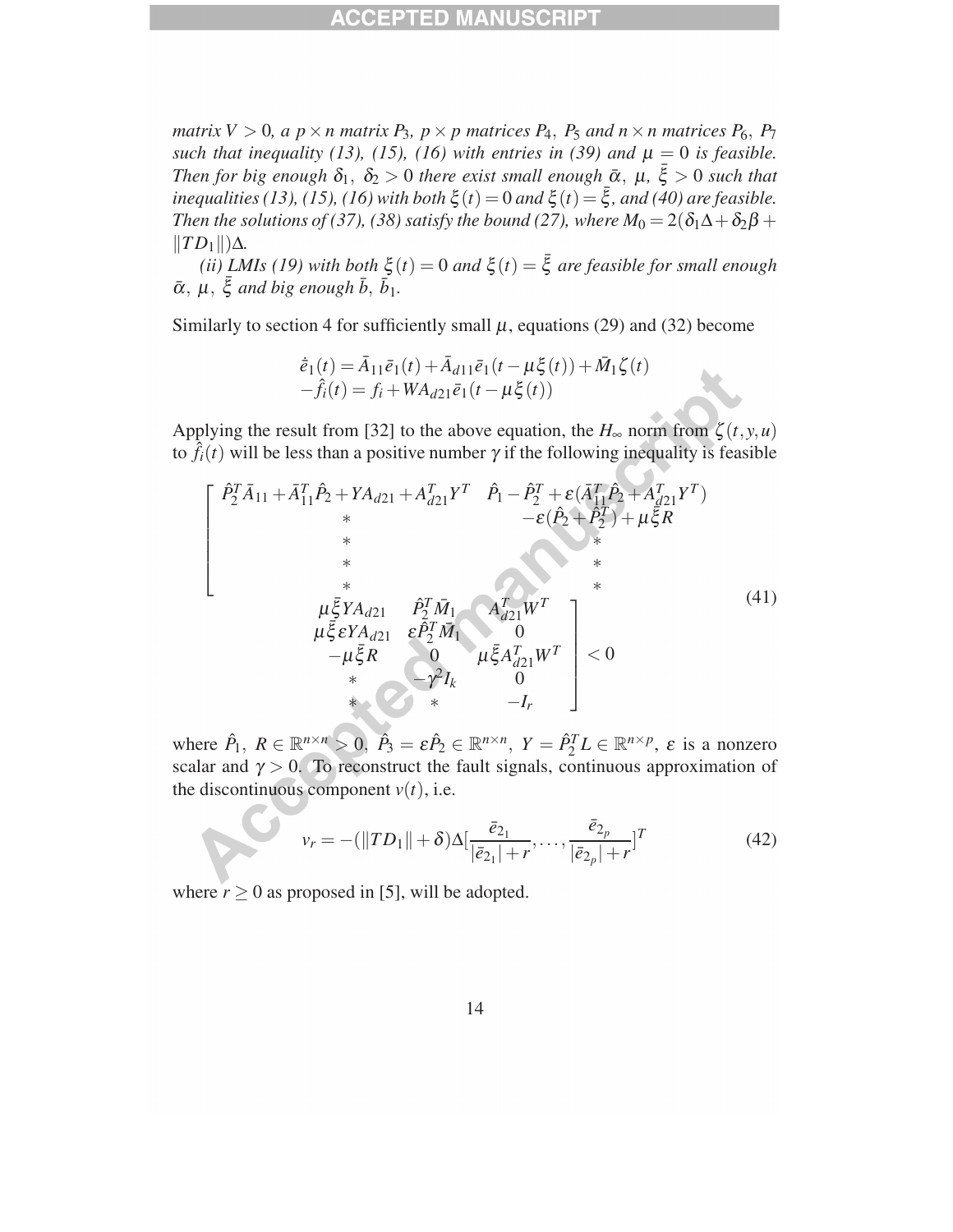### **6. Example**

An inverted pendulum system is considered as in [5] which is linearized about the equilibrium at the origin

$$
A = \begin{bmatrix} 0 & 0 & 1 & 0 \\ 0 & 0 & 0 & 1 \\ 0 & -1.9333 & -1.9872 & 0.0091 \\ 0 & 36.9771 & 6.2589 & -0.1738 \end{bmatrix}, B = D = \begin{bmatrix} 0 \\ 0 \\ 0.3205 \\ -1.0095 \end{bmatrix},
$$
  

$$
C = \begin{bmatrix} 1 & 0 & 0 & 0 \\ 0 & 1 & 0 & 0 \\ 0 & 0 & 1 & 0 \end{bmatrix}, M = \begin{bmatrix} 0 \\ 0 \\ 0 \\ 1 \end{bmatrix}, \zeta = \begin{bmatrix} 0 & 2.4 & 2.4 \end{bmatrix} y
$$

The sensor fault distribution matrix  $N = \begin{bmatrix} 0 & 0 & 1 \end{bmatrix}$  in (34). A compensator approach from [14] is designed to stabilize the pendulum. It is assumed that an input fault is bounded by  $||f_i|| \leq \Delta = 0.6$ .

### *6.1. Reconstruction of an actuator fault*

The partitioned system (3) can be obtained by choosing the transformation  $\lceil$ 0 −3*.*86 3*.*15 1 ⎤

matrix  $T_0 =$  $\frac{1}{2}$ 1 0 00  $0 \t 1 \t 0 \t 0$ 0 0 10 which yields  $T = I_3$  an identity matrix. In de-

riving observer gain, LMI (33) is feasible under tuning parameters  $\gamma = 0.02$ ,  $W_1 =$  $[0.1 \ 0.001]$ , which leads to the observer gain  $L = [0 \ 0.43 \ 0]$ . LMIs (15) and (16) are feasible with  $\bar{\alpha} = 3.9$ ,  $\mu = 0.028$ , sampling time  $\mu \bar{\xi} = 0.018s$  and  $P_1 =$  $\lceil$ 0*.*5029 0*.*0006 −0*.*0024 ⎤

 $0.0007, P_2 =$  $\overline{\phantom{a}}$ 0*.*0006 0*.*5989 0*.*0052 −0*.*0024 0*.*0052 0*.*6391  $\Big\}, P_3 = \Big[ \begin{array}{cc} -0.0001 & -0.0002 & 0.0022 \end{array} \Big]^T.$ 

LMI (23) is feasible with  $\delta_1 = 2$ ,  $\delta_2 = 19$  and  $k_1 = 0.9$ ,  $k_2 = 0.1$ . Hence the observer (6) with gains in (5) and (7) has been designed. This ensures the error variable is bounded in the range  $|e_{2i}(t)| \leq 0.51$  according to the estimate (27). To verify the estimation Figure 1 is plotted using the sign function. It can be seen that every error variable is stabilized into a bound  $|e_{2i}| \le 0.12$ . Note that the high degree of switching is acceptable for an observer error signal; this is avoided in the reconstruction of the fault signals.

Suppose the input fault is  $f_i(t) = 0.6\sin(5t)$ . This is reconstructed in Figure 2 with different values of  $\gamma$  and *h*. The smoothing parameter  $r = 0.1$  was chosen in (42). It can be seen that in the top sub-figure, where  $\gamma = 0.02$  and with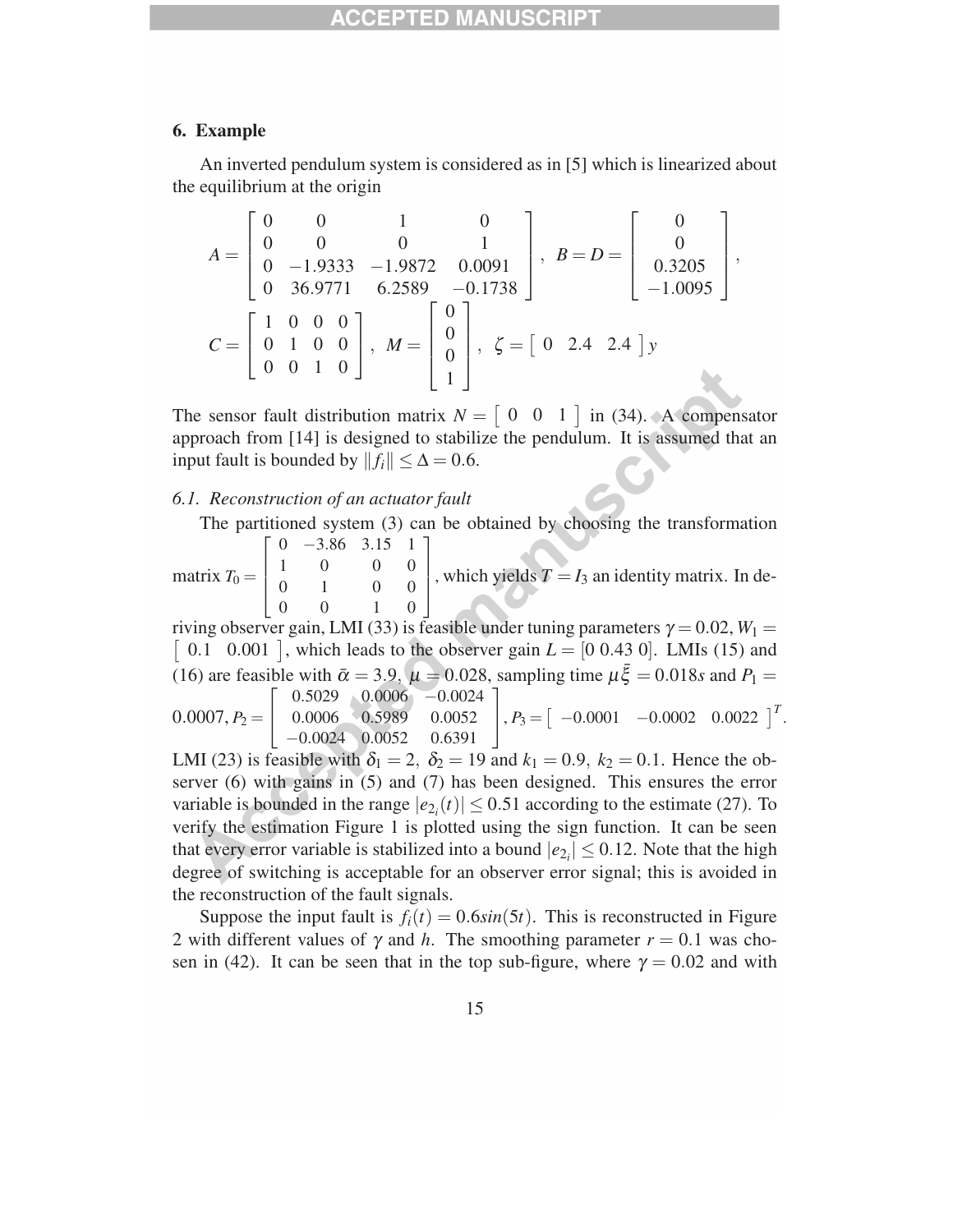#### PTED M CCE



Figure 1: Error response  $e_2$  with  $\gamma = 0.02$  and sampling period  $h = 18$ *ms* at outputs.

constant sampling interval  $t_{k+1} - t_k = h = 18ms$ , the fault is reconstructed reliably in the presence of uncertainty and sampling. In the second sub-figure, the reconstruction is obtained by choosing a larger  $\gamma = 3.2$ , leading to the observer gain as  $L = \begin{bmatrix} 0 & -0.5 & 0 \end{bmatrix}$ . Comparing to the top sub-figure the reconstruction is not accurate enough due to the larger  $\gamma$  chosen.

#### *6.2. Reconstruction of sensor fault*

By choosing tuning parameters  $\varepsilon = 0.4$ ,  $h = 8$ *ms*,  $\gamma = 0.39$ ,  $W_1 = \begin{bmatrix} 0.1 & 0.5 \end{bmatrix}$ and  $A_f = 0.1I_p$  in (41) and taking into account that the augmented system (36) is already in the required partitioned form (3), the observer gain is obtained as

 $\Delta$ 

$$
L = \begin{bmatrix} -7.08 & -3.85 & 0 \\ -1.89 & -41.36 & 0 \\ -62.28 & 7.46 & 0 \\ -51.18 & -476.43 & 0 \end{bmatrix}
$$

LMIs (15), (16) and (23), where replacements for their entries are made in (39), are feasible with  $\mu = 0.036$ ,  $\mu \bar{\xi} = 8ms$ ,  $\bar{\alpha} = 2.2$ ,  $\bar{b} = 0.51$ ,  $\bar{b}_1 = 0.05$ ,  $\bar{k}_1 = 0$ 0.1,  $k_2 = 0.9, \delta_1 = 14$  and  $\delta_2 = 4$ . The values of matrix (13) are

$$
P_1 = \begin{bmatrix} 0.68 & 0.39 & 0.22 & -0.07 \\ 0.39 & 0.22 & 0.12 & -0.04 \\ 0.22 & 0.12 & 0.07 & -0.02 \\ -0.07 & -0.04 & -0.02 & 0.01 \end{bmatrix} \times 10^{-4}, P_2 = \begin{bmatrix} 0.377 & 0.145 & 0.022 \\ 0.145 & 0.501 & -0.005 \\ 0.022 & -0.005 & 0.367 \end{bmatrix},
$$
  
\n
$$
P_3 = \begin{bmatrix} -0.53 & -0.02 & -0.11 & 0.009 \\ -0.167 & -0.212 & -0.039 & 0.008 \\ -0.091 & -0.056 & -0.161 & 0.011 \end{bmatrix} \times 10^{-3}
$$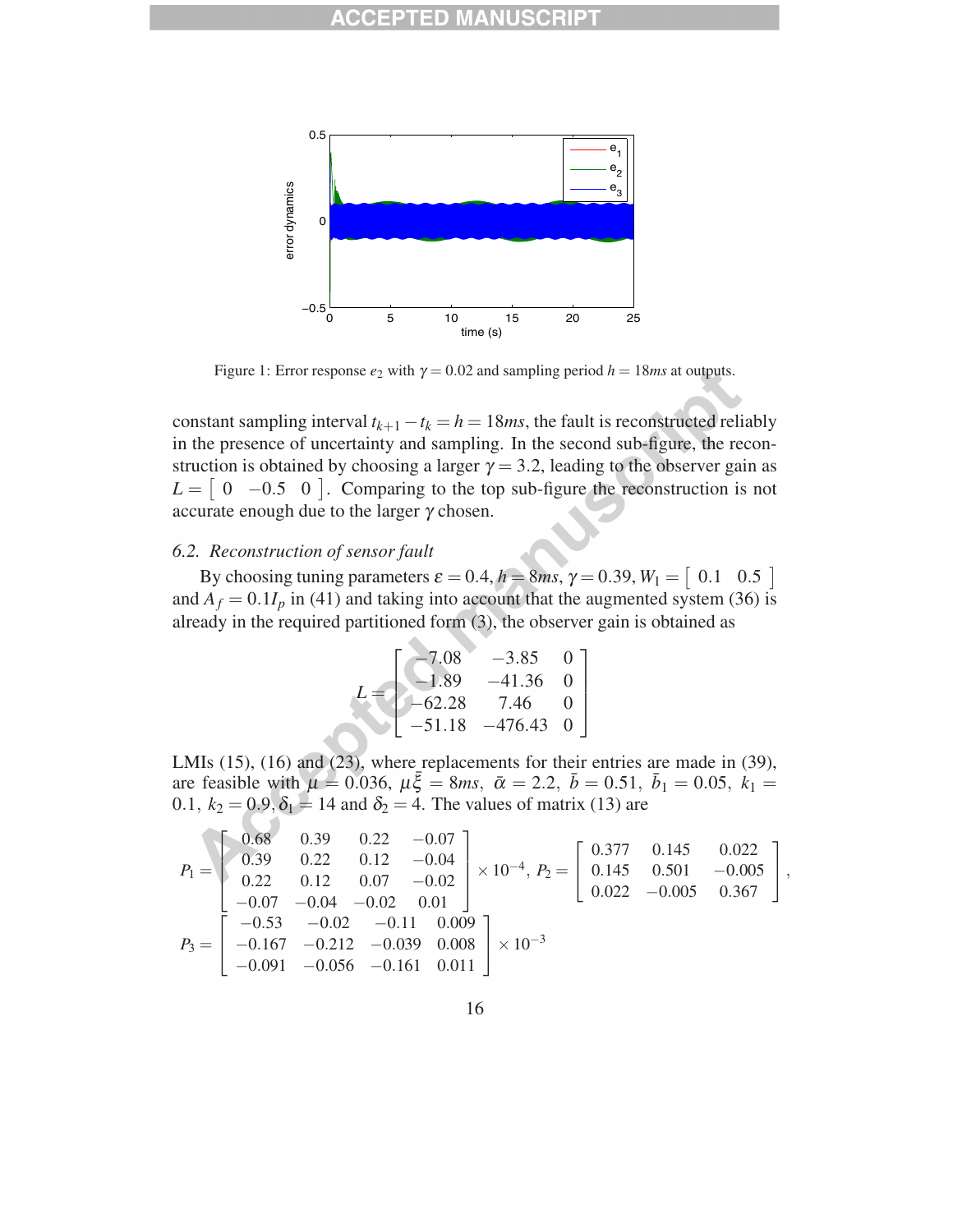

Figure 2: Input fault reconstruction in the presence of uncertainty and with different γ, *h* and *r* values

The observer obtained leads to a bound on the errors of  $|e_{2i}| \le 0.31$ . A different parameter setting can increase the allowable sample time as shown in Figure 3. Under the fault  $f_0 = 0.6\sin(t)$  while uncertainties are remained as before, Figure 3 shows fault reconstruction under different values of γ*, h* and *r*. It suggests that a smaller γ corresponds to a smaller sample time that can be attained. But better disturbance rejection can be achieved under smaller sample time, while larger sample time can deteriorate the disturbance rejection properties. Nevertheless, in both cases the fault is reconstructed faithfully.

#### *6.3. Comparison with a classical fault reconstruction scheme*

The classical observer design in [5], which utilizes the equivalent injection term (42) only to reconstruct the fault, but does not consider the effect of output sampling, will now be used to benchmark the proposed design. Comparing the fault reconstruction in Figure 4 to the previous results, the proposed method produces much higher precision in the construction. Decreasing *r* further below its given values in Figure 4 will not filter out the high switching terms in simulations. It is observed that the precision of the fault reconstruction in (42) depends heavily on the value of the smoothing term  $r$  in the equivalent injection. Larger  $r$  causes larger reconstruction error. On the other hand this error is compensated in our re-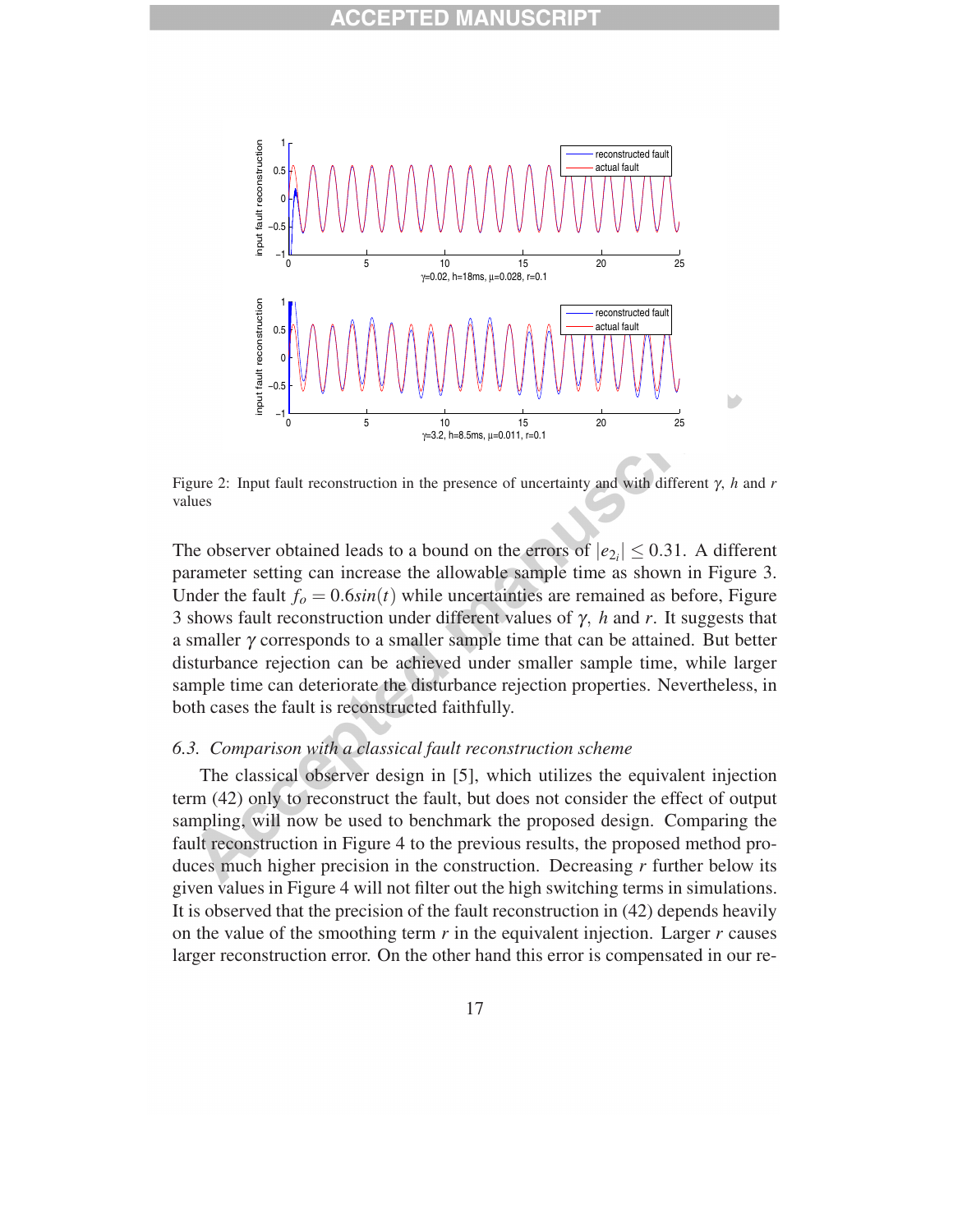

Figure 3: Output fault reconstructions under uncertainties and different γ, *h* and *r*

sult by using singular perturbation method, despite using larger value of *r*. Hence, the proposed method of observer design is shown to have significant advantages when compared with the classical approach if the output is sampled. It should be noted that the  $\bar{e}_2$  term in (31) is pertinent to the reconstruction accuracy. For the observer in [5], the equivalent term is assumed to be zero.

#### **7. Conclusion**

This paper develops an observer design framework for systems with multiple outputs where the outputs are sampled and thus the output error signals used to drive the observer are subject to delay. A singular perturbation approach is employed for the analysis and ensures the ultimate bound on the error dynamics is proportional to the sampling time and the switching gain. A corresponding robust fault reconstruction technique is proposed utilizing a robust optimization technique and finds a sufficiently small value of the singular perturbation parameter,  $\mu$ . It is demonstrated that the faults can be reconstructed reliably even if the measured outputs are subject to sampling and system uncertainties are present.

#### **Acknowledgements**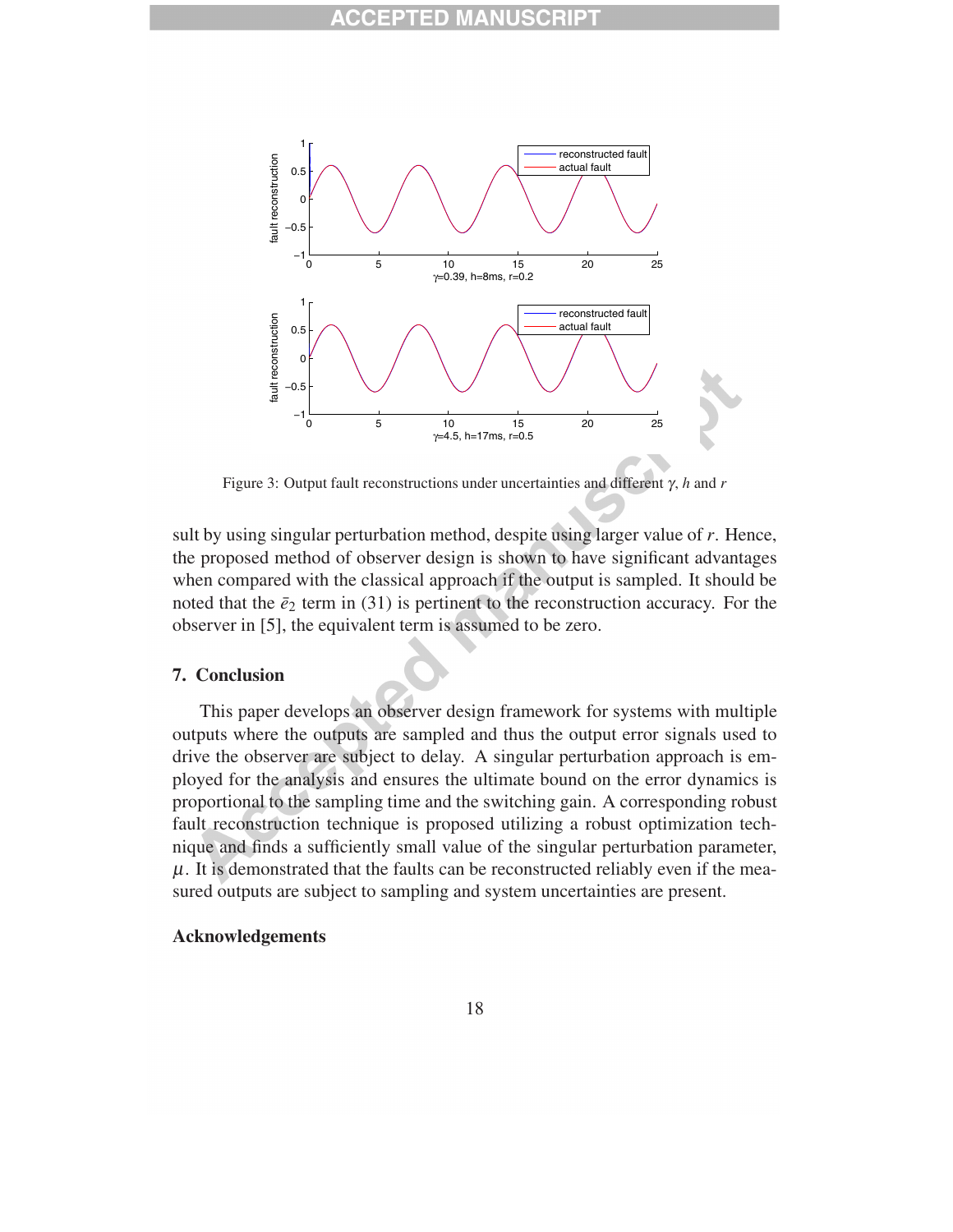

Figure 4: Fault reconstructions using the equivalent injection term only [5]

This work was partially supported by Israel Science Foundation (grantNo754/10).

# **Appendix A. Proof of Theorem 1**

The *i*-th component of differential equation (9) with the initial condition (10) can be represented in the form of an integral equation [19]

$$
\bar{e}_{2_i}(t) = \phi(t, t_0, \mu) \bar{e}_{2_i}(t_0) + \int_{t_0}^t \phi(t, s, \mu) \left[ [\bar{A}_{21_i} \bar{A}_{22_i}] \bar{e}(s) + \bar{A}_{d22_i} \bar{e}_2(s - \mu \xi(t)) + (TD_1)_{i} f_i(s) + (TM_2)_{i} \zeta(s, y, u) - (\| TD_1 \| \Delta + \delta_1 \Delta + \delta_2 \beta + \| TM_2 \| \beta) \operatorname{sign} \bar{e}_{2_i}(s - \mu \xi(s)) \right] ds \tag{A.1}
$$

The feasibility of (23) implies the bound (20), then the following inequality holds for  $t \to \infty$ :

$$
\begin{aligned} &\left|[\bar{A}_{21_i} \bar{A}_{22_i}]\bar{e}(s) + \bar{A}_{d22_i} \bar{e}_2(s - \mu \xi(t)) + (TD_1)_{i} f_i(s) \right. \\ &\left. + (TM_2)_{i} \zeta(s, y, u) - (\|TD_1\| \Delta + \delta_1 \Delta + \delta_2 \beta) \right. \\ &\left. + \|TM_2\| \beta \right) \text{sign} \bar{e}_2(s - \mu \xi(s))| < M_0 \end{aligned} \tag{A.2}
$$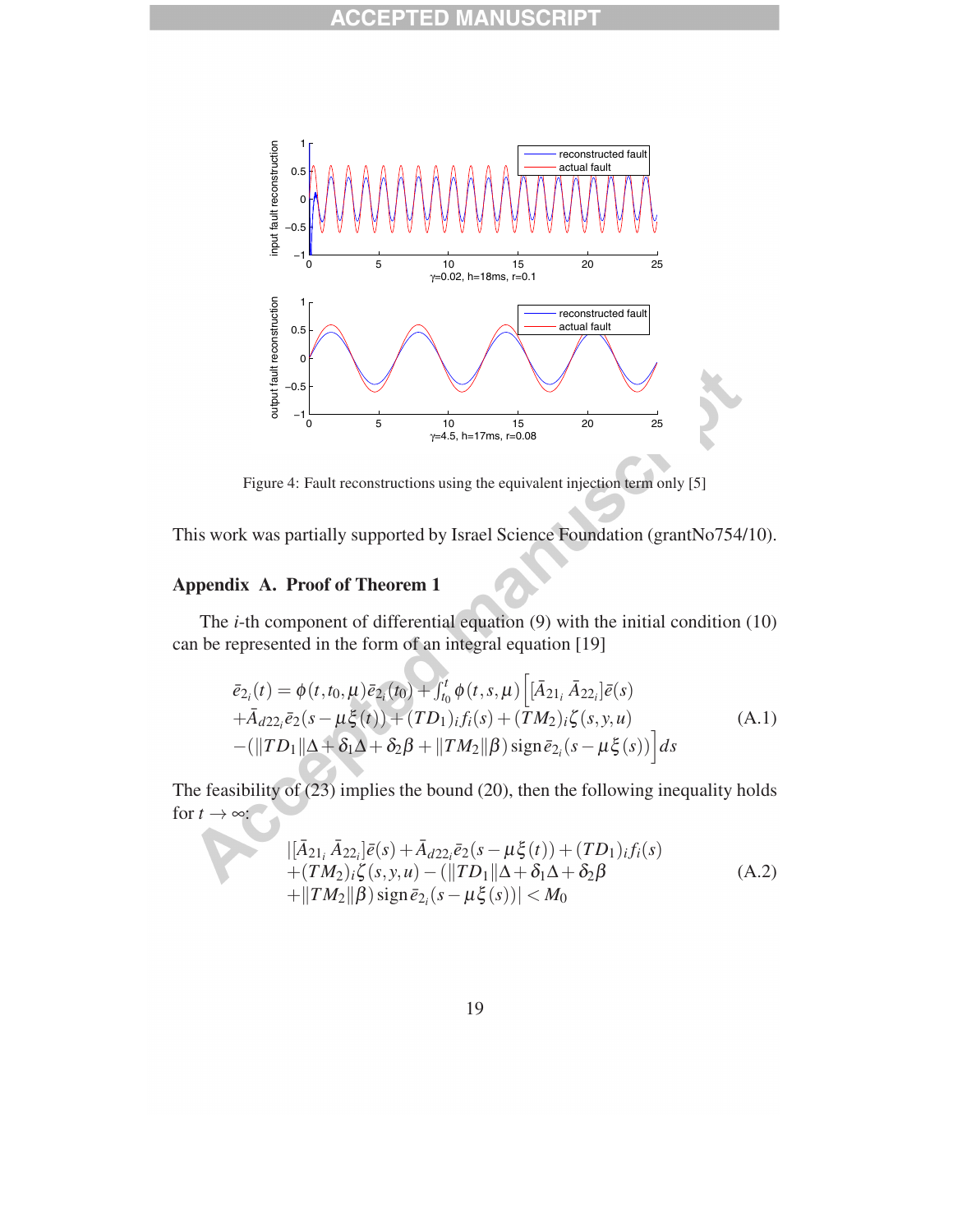Taking into account (26) and (A.2), it is established from (A.1) that for  $t \to \infty$ 

$$
\begin{aligned} |\bar{e}_{2_i}(t+\theta) - \bar{e}_{2_i}(t)| &\leq | \int_{t+\theta}^t \phi(t,s,\mu) \Big( [\bar{A}_{21_i} \, \bar{A}_{22_i}] \bar{e}(s) \\ + \bar{A}_{d22_i} \bar{e}_2(s - \mu \xi(t)) + (TD_1)_i f_i(s) + (TM_2)_i \zeta(s,y,u) \\ - (||TD_1||\Delta + \delta_1 \Delta + \delta_2 \beta + ||TM_2||\beta) \operatorname{sign} \bar{e}_{2_i}(s - \mu \xi(s)) \Big) ds | \\ &< M_0 \int_{t+\theta}^t e^{\frac{\alpha_2(t-s)}{\mu}} ds < \mu M_0 \frac{1 - e^{2\alpha_2 h}}{\alpha_2} \\ &\leq 2M_0 \mu \bar{\xi} \end{aligned}
$$

where  $\theta \in [-2\mu \bar{\xi}, 0]$ . Therefore,

$$
\bar{e}_{2_i}(t) - 2M_0\mu \bar{\xi} < \bar{e}_{2_i}(t+\theta) < \bar{e}_{2_i}(t) + 2M_0\mu \bar{\xi} \tag{A.3}
$$

 $\overline{ }$ 

for  $t \rightarrow \infty$  and the following implication holds

$$
|\bar{e}_{2_i}(t)| \ge 2M_0\mu\xi \Rightarrow \text{sign}\,\bar{e}_{2_i}(t+\theta) = \text{sign}\,\bar{e}_{2_i}(t) \tag{A.4}
$$

for large enough *t*. Thus, from (20), (A.2) and (A.4) for sufficiently large *t* the following holds:

$$
|\bar{e}_{2_i}(t)| \ge 2M_0\mu\xi \Rightarrow
$$
  
\n
$$
\bar{e}_{2_i}^T(t) [[\bar{A}_{21_i} \ \bar{A}_{22_i}]\bar{e}(t+\theta) + \bar{A}_{d22_i}\bar{e}_2(t-\mu\xi(t)+\theta) + (TD_1)_{i}f_i(t+\theta) + (TM_2)_{i}\zeta(s+\theta,y,u)
$$
\n(A.5)  
\n
$$
-(\|TD_1\|\Delta + \delta_1\Delta + \delta_2\beta + \|TM_2\|\beta) \operatorname{sign}\bar{e}_{2_i}(t+\theta) ]
$$
\n
$$
< |\bar{e}_{2_i}(t)| \big( [[\bar{A}_{21_i} \ \bar{A}_{22_i}]\bar{e}(t+\theta) + |[0 \ \bar{A}_{d22_i}]\bar{e}(t-\mu\xi(t)+\theta) | + \|TD_1\|\Delta + \|TM_2\|\beta) - (||TD_1\|\Delta + \delta_1\Delta + \delta_2\beta + \|TM_2\|\beta) | \bar{e}_{2_i}(t)|
$$
\n
$$
< 0
$$
\n(A.6)

It will be shown next that the  $\bar{e}_{2i}$ -component of the solutions to (9) exponentially converges to the ball (27). Moreover, for sufficiently large *t*, whenever  $\bar{e}_{2i}(t)$ achieves the ball (27), it will never leave it. Taking into account (A.6), for suffi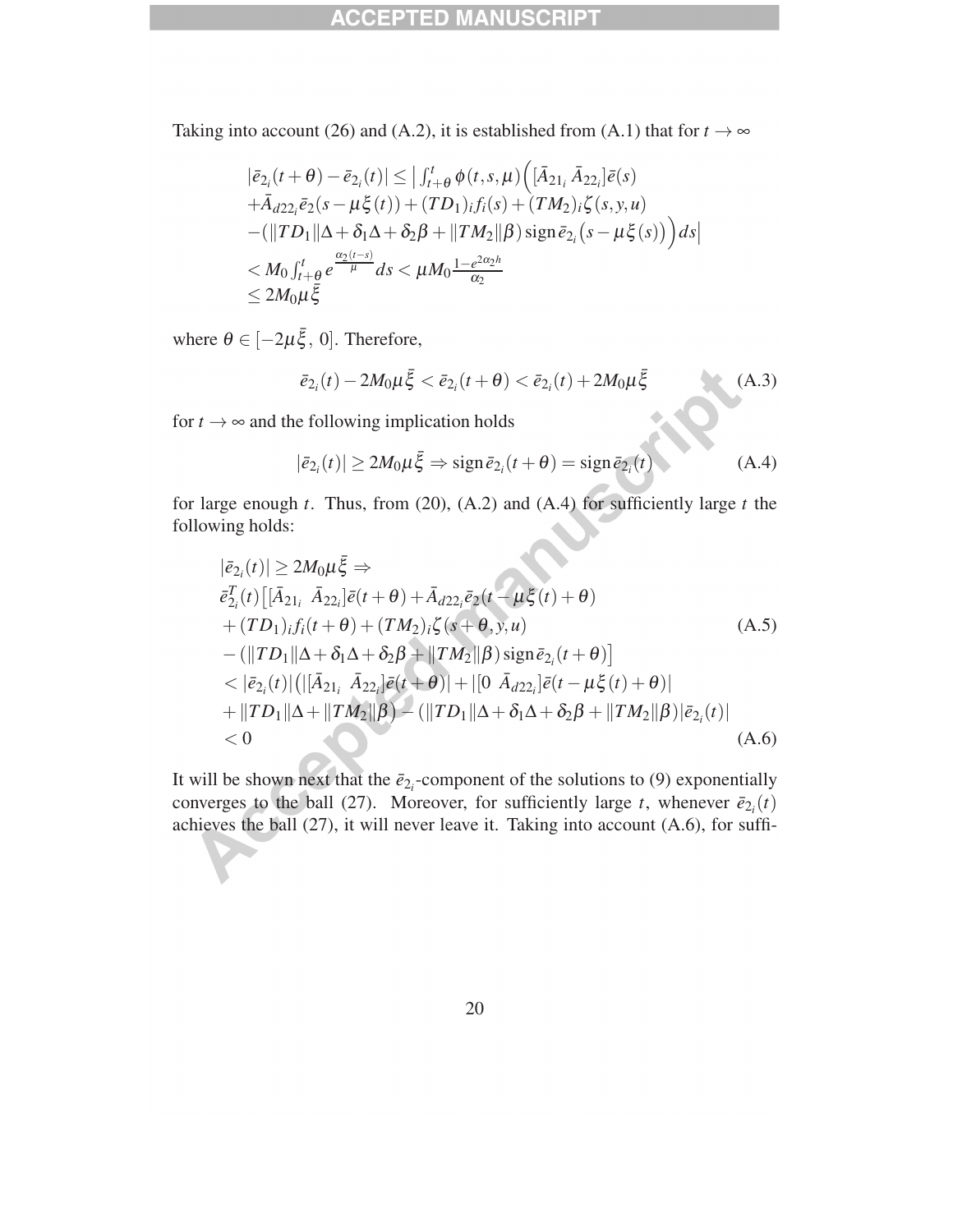ciently large *t* it follows that

$$
\begin{split}\n|\bar{e}_{2_{i}}(t)| &\geq 2M_{0}\mu\bar{\xi} \Rightarrow \\
\frac{d}{dt}\mu\bar{e}_{2_{i}}^{2}(t) &= 2\mu\bar{e}_{2_{i}}(t)\bar{e}_{2_{i}}(t) \\
&= 2\bar{e}_{2_{i}}(t)\left[-\bar{e}_{2_{i}}(t-\mu\xi(t))+\mu\left([\bar{A}_{21_{i}}\ \bar{A}_{22_{i}}]\bar{e}(t)+[0\ \bar{A}_{d22_{i}}]\bar{e}(t-\mu\xi(t))\right.\right. \\
&\quad \left.+(TD_{1})_{i}f_{i}(t)+(TM_{2})_{i}\zeta(t,y,u)-(\|TD_{1}\|\Delta+\delta_{1}\Delta+\delta_{2}\beta+\|TM_{2}\|\beta)\operatorname{sign}\bar{e}_{2_{i}}(t)\right)\right] \\
&\leq -2\bar{e}_{2_{i}}(t)\left(\bar{e}_{2_{i}}(t)-\int_{t-\mu\xi(t)}^{t}\bar{e}_{2_{i}}(s)ds\right) \\
&= -2\bar{e}_{2_{i}}^{2}(t)+2\bar{e}_{2_{i}}(t)\int_{t-\mu\xi(t)}^{t}\left[-\frac{\bar{e}_{2_{i}}(s-\mu\xi(t))}{\mu}+[\bar{A}_{21_{i}}\ \bar{A}_{22_{i}}]\bar{e}(s) \\
&+[0\ \bar{A}_{d22_{i}}]\bar{e}(s-\mu\xi(t))+(TD_{1})_{i}f_{i}(s)+(TM_{2})_{i}\zeta(t,y,u) \\
&-(\|TD_{1}\|\Delta+\delta_{1}\Delta+\delta_{2}\beta+\|TM_{2}\|\beta)\operatorname{sign}\bar{e}_{2_{i}}(s)\right]ds \\
&\leq -2\bar{e}_{2_{i}}^{2}(t)-2\frac{\bar{e}_{2_{i}}(t)}{\mu}\int_{t-\mu\xi(t)}^{t}\bar{e}_{2_{i}}(s-\mu\xi(t))ds\n\end{split}
$$

Therefore, given (A.4) holds for large enough *t*, it follows that

$$
-\int_{t-\mu\xi(t)}^t \bar{e}_{2_i}(t)\bar{e}_{2_i}(s-\mu\xi(t))ds \leq 0
$$

Hence

$$
|\bar{e}_{2_i}(t)| \ge 2M_0\mu\xi \Rightarrow \frac{d}{dt}\mu\bar{e}_{2_i}^2(t) \le -2\bar{e}_{2_i}^2(t) \tag{A.7}
$$

Assume now that for large enough  $t_1$  the  $\bar{e}_{2i}$  component of the solution to (1) is outside the ball (27). Then from (A.7) it follows that for all  $t \ge t_1$  such that  $|\bar{e}_{2_i}(t)| \ge 2M_0 \mu \bar{\xi}$  then

$$
\bar{e}_{2_i}^2(t) \le e^{-\frac{2}{\mu}(t-t_1)} \bar{e}_{2_i}^2(t_1)
$$
\n(A.8)

i.e.  $\bar{e}_{2i}$  exponentially converges to the ball (27). Let  $t_2 > t_1$  is the time when  $|\bar{e}_{2i}(t_2)| = 2M_0\mu\bar{\xi}$ . Then due to (A.7)  $\bar{e}_{2i}^2(t_2^+) < \bar{e}_{2i}^2(t_2)$ . Therefore, whenever  $\bar{e}_{2i}(t)$  attains the ball (27), it will never leave it.

## **References**

- [1] H.H. Choi and M.J. Chung, Observer-based *H*∞ Controller Design for State Delayed Linear Systems, Automatica, 32 (1996) 1073-1075.
- [2] M. Darouach, Linear Functional Observers for Systems with Delays in the State Variables, IEEE Trans. on Automatic Control, 46 (2001) 491-497.
- [3] C. Edwards and S.K. Spurgeon, On the Development of Discontinuous Observers, Int. J. Control, 59 (1994) 1211-1229.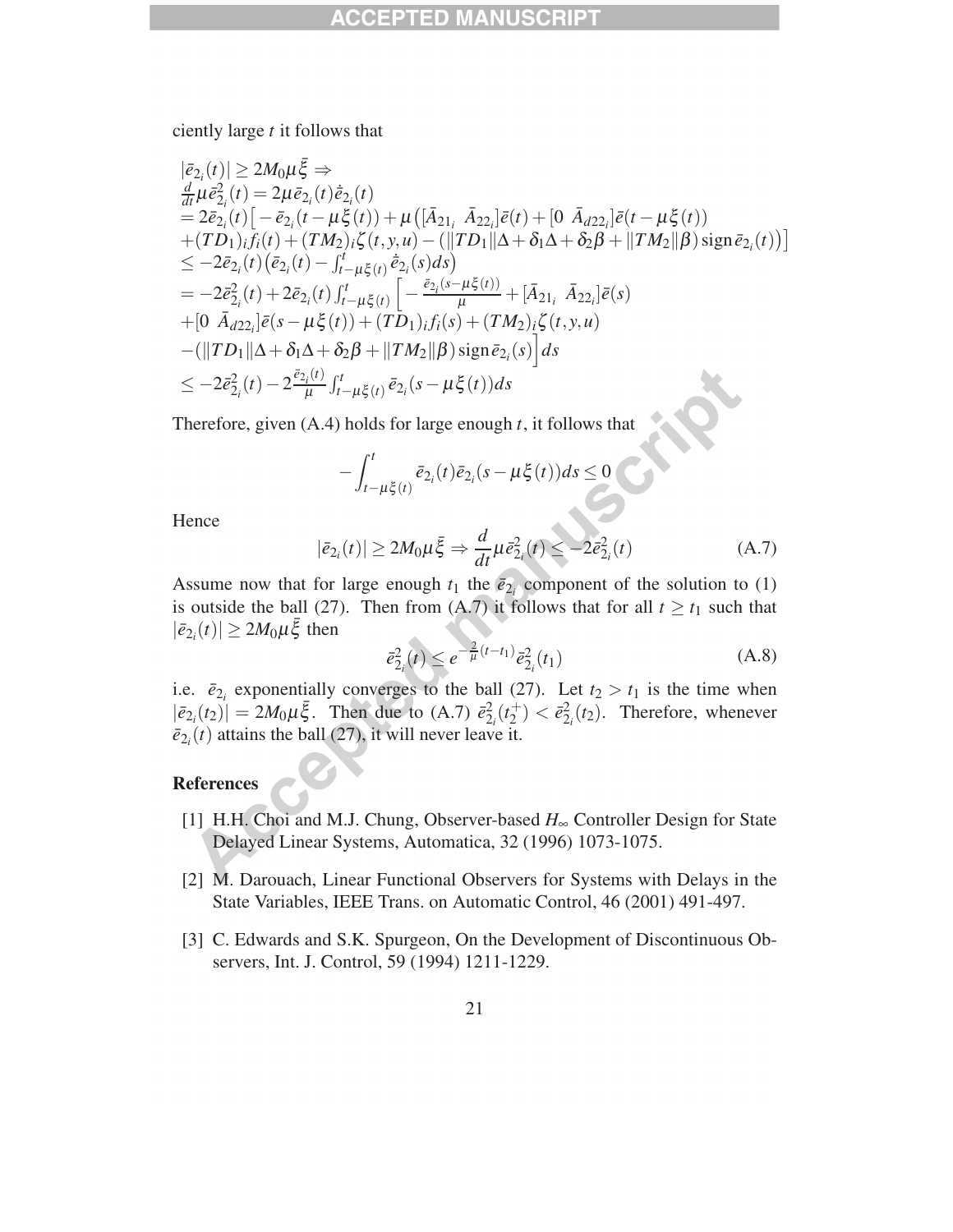- [4] C. Edwards and S.K. Spurgeon, Sliding Mode Control: Theory and Application, Taylor and Francis, 1998.
- [5] C. Edwards, S.K. Spurgeon and R.J. Patton, Sliding Mode Observers for Fault Detection and Isolation, Automatica, 36 (2000) 541-553.
- [6] E. Fridman, New Lyapunov-Krasovskii Functionals for Stability of Linear Retarded and Neutral Type Systems, System & Control letters, 43 (2001) 309-319.
- [7] E. Fridman, A Refined Input Delay Approach to Sampled-Data Control, Automatica, 46 (2010) 421-427.
- [8] E. Fridman and M. Dambrine, Control under Quantization, Saturation and Delay: A LMI approach, Automatica, 10 (2009) 2258-2264.
- [9] E. Fridman, L. Fridman and E. Shustin, Steady Modes in Relay Control Systems with Time Delay and Periodic Disturbances, ASME J. Dynamical Systems Control and Measurement, 122 (2000) 732-737.
- [10] E. Fridman, A. Seuret and J.P. Richard, Robust Sampled-data Stabilization of Linear Systems: An Input Delay Approach, Automatica, 40 (2004) 1441- 1446.
- [11] L. Fridman, V. Strygin and A. Polyakov, Nonlocal Stabilization via Delayed Relay Control Rejecting Uncertainty in A Time Delay, Int. J. Robust and Nonlinear Control, 14 (2004) 15-37.
- [12] T. Floquet, J.P. Barbot, W. Perruquetti and M. Djemai, On the Robust Fault Detection via A Sliding Mode Disturbance Observer, Int. J. Control, 77 (2004) 622-629.
- [13] X. Han, E. Fridman and S.K. Spurgeon, Sliding Mode Control in the Presence of Input Delay: A Singular Perturbation Approach, Automatica, 48 (2012) 1904-1912.
- [14] X. Han, E. Fridman and S.K. Spurgeon and C. Edwards, On the Design of Sliding Mode Static Output Feedback Controllers for Systems with State Delay, IEEE Trans. on Industrial Electronics, 56 (2009) 3656-3664.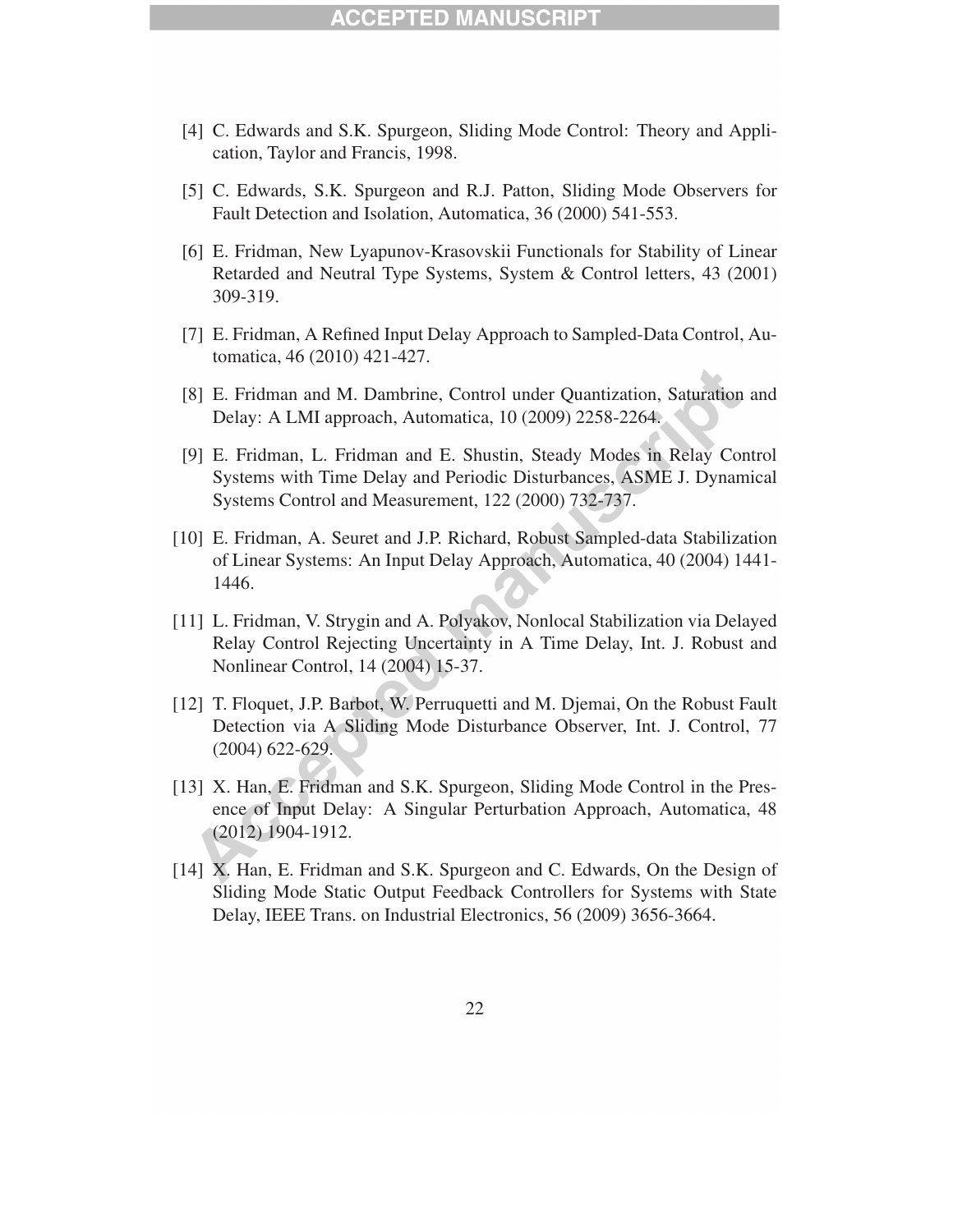- [15] E.M. Jafarov, Design Modification of Sliding Mode Observers for Uncertain MIMO Systems without and with Time-delay, Asian Journal of Control, 7 (2005) 380-392.
- [16] J. Chen, R.J. Patton and H.Z. Zhang, Design of unknown input observers and robust fault detection filters, International Journal of Control, 63 (1996) 85-105.
- [17] H.K. Khalil, Nonlinear Systems, Prentice Hall, Upper Saddle River, 2002.
- [18] P. Kokotovic, H. Khalil and J. O'Reilly, Singular Perturbation Methods in Control: Analysis and Design, Academic Press, New York, 1986.
- [19] V. Kolmanovskii and A. Myshkis, Applied Theory of Functional Differential Equations, Kluwer, Dordrecht, The Netherlands, 1992.
- [20] M. Mera, A. Poznyak and V. Azhmyakov, On the Robust Control Design for A Class of Continuous Time Dynamical Systems with A Sample Data Output, Proceedings of the 18th IFAC world Congress, Milano, Italy, (2011) 5819-5824.
- [21] Y. Mikheev, V. Sobolev and E. Fridman, Asymptotic Analysis of Digital Control Systems, Automation and Remote Control, 49 (1988) 1175-1180.
- [22] P. Naghshtabrizi, J.P. Hespanha and E.R. Teel, Exponential Stability of Impulsive Systems with Application to Uncertian Sampled Data Systems, Systems and Control Letters, 57 (2008) 378-385.
- [23] Y. Niu, J. Lam, X. Wang and D.W.C. Ho, Observer Based Sliding Mode Control for Nonlinear State-Delayed Systems, Int. J. Systems, Sci., 35 (2004) 139-150.
- [24] M.N. Nounou, H.N. Nounou and M.S. Mahmoud, Robust Adaptive Sliding Mode Control for Continuous Time Delay Systems, IMA J. Mathematical Control and Information, 24 (2007) 299-313.
- [25] A. Poznyak, V. Azhmyakov and M. Mera, Practical Output Feedback Stabilisation for a Class of Continuous Time Dynamic Systems under Sample Data Outputs, Int. J. Control, 84 (2011) 1408-1416.
- [26] I.G. Polushin and H.J. Marquez, Multirate Versions of Sampled Data Stabilization of Nonlinear Systems, Automatica, 40 (2004) 1035-1041.